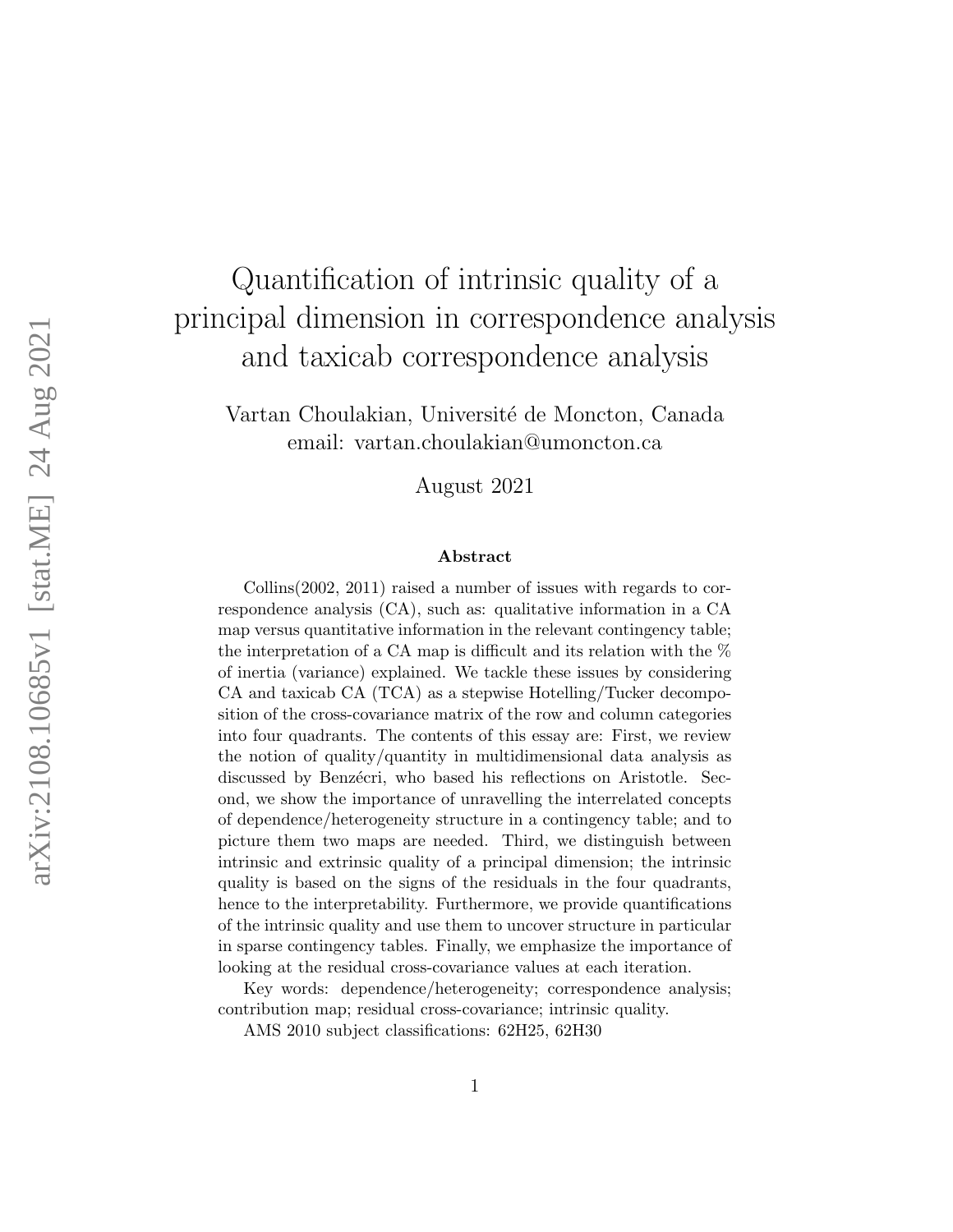In memoriam: Jean-Paul Benzécri (28 February 1932, 24 November 2019)

# 1 Introduction

In this essay we comment on Collins' (2002, 2011) statement "correspondence analysis makes you blind". Collins stated it twice as a reply to Whitlark and Smith (2001) and Bock (2011a), who analyzed two different brand image count data sets by correspondence analysis (CA). Both Whitlark and Smith (2002) and Bock (2011b) in their reply to Collins (2002, 2011) accepted without hesitation the insightful and original observations described by Collins. Beh and Lombardo (2014, p.131-132) provide a cursory report on these dialogues.

|         |            |        |          | Attribute |           |          |                |         |
|---------|------------|--------|----------|-----------|-----------|----------|----------------|---------|
| Company | innovative | leader | solution | rapport   | efficient | relevant | essential      | trusted |
| Oracle  | 155        | 157    | 109      | 133       | 151       | 96       | 35             | 170     |
| Nokia   | 375        | 350    | 274      | 318       | 351       | 284      | 91             | 408     |
| Fedex   | 476        | 675    | 550      | 669       | 748       | 627      | 307            | 754     |
| А       | 86         | 66     | 105      | 110       | 117       | 76       | 30             | 122     |
| B       | 30         | 21     | 25       | 37        | 40        | 20       | 9              | 43      |
| C       | 18         | 12     | 11       | 16        | 17        | 12       | $\overline{2}$ | 18      |
|         | 25         | 23     | 33       | 36        | 34        | 28       | 12             | 35      |
| E       | 21         | 20     | 21       | 26        | 27        | 18       | 9              | 36      |
| F       | 190        | 307    | 305      | 332       | 355       | 309      | 131            | 392     |
| G       | 18         | 16     | 16       | 25        | 21        | 18       | 10             | 29      |
| H       | 408        | 549    | 467      | 551       | 613       | 523      | 239            | 624     |
|         | 143        | 225    | 194      | 191       | 206       | 184      | 121            | 248     |

Table 2: Seriated WS brand-attribute data structure uncovered by Collins.

|               |         |           |         |        | Attribute |          |            |                |         |
|---------------|---------|-----------|---------|--------|-----------|----------|------------|----------------|---------|
| Company       | trusted | efficient | rapport | leader | relevant  | solution | innovative | essential      | average |
| Fedex         | 754     | 748       | 669     | 675    | 627       | 550      | 476        | 307            | 601     |
| Н             | 624     | 613       | 551     | 549    | 523       | 467      | 408        | 239            | 497     |
| Nokia         | 408     | 351       | 318     | 350    | 284       | 274      | 375        | 91             | 306     |
| F             | 392     | 355       | 332     | 307    | 309       | 305      | 190        | 131            | 290     |
|               | 248     | 206       | 191     | 225    | 184       | 194      | 143        | 121            | 189     |
| Oracle        | 170     | 151       | 133     | 157    | 96        | 109      | 155        | 35             | 126     |
| А             | 122     | 117       | 110     | 66     | 76        | 105      | 86         | 30             | 89      |
| D             | 35      | 34        | 36      | 23     | 28        | 33       | 25         | 12             | 28      |
| B             | 43      | 40        | 37      | 21     | 20        | 25       | 30         | 9              | 28      |
| E             | 36      | 27        | 26      | 20     | 18        | 21       | 21         | 9              | 22      |
| G             | 29      | 21        | 25      | 16     | 18        | 16       | 18         | 10             | 19      |
| $\mathcal{C}$ | 18      | 17        | 16      | 12     | 12        | 11       | 18         | $\overline{2}$ | 13      |
| average       | 240     | 223       | 204     | 202    | 183       | 176      | 162        | 83             | 184     |

### 1.1 WS brand-attribute count data

Table 1, from Whitlark and Smith (2001), shows a brand-attribute count data. Whitlark and Smith (2001) analyzed it by CA resulting in a map, Figure 1, very similar to the Taxicab CA (TCA) map in Figure 2; they interpreted Figure 1 using the adjusted chi-square residuals by arguing that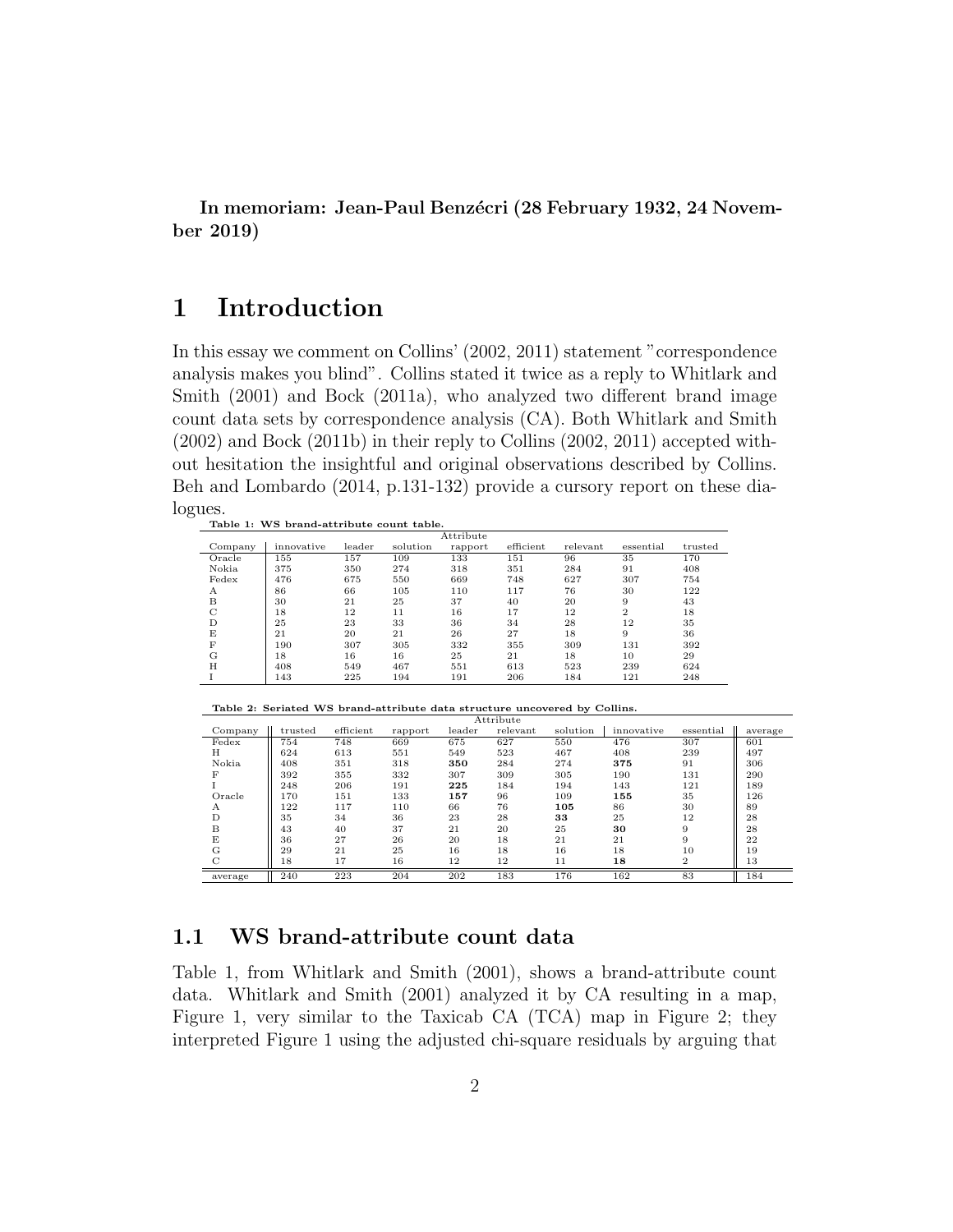

Figure 1: CA map of WS data. Figure 2: TCA map of WS data.

it corrects "inaccuracies introduced by the dimensionality problem". TCA is a  $l_1$  variant of CA, see Choulakian (2006). The interpretation of Figures 1 and 2 does not correspond to the simple seriated structure uncovered by Collins (2002) given in Table 2, where the rows and columns of Table 1 are permuted according to the row and column averages in descending order. Collins interpreted the seriated structure in Table 2 as:

" a relief map of a plain sloping steeply down from north ( $FedEx$ ) to south (*Brand C*) and less steeply from west (*Trusted*) to east (*Essential*). On the plain would be a molehill (Nokia is more innovative). But isn't the table easy enough?"

Note that this simple structure uncovered by Collins is not found in Figures 1 and 2. Why? Lemma 1 provides a partial answer: The brands and the attributes are not independent, because of the existence of multiple 'molehill's, the most important molehill being (Nokia is more innovative) as mentioned by Collins. The molehills (in bold in Table 2) represent positive associations, and can be analyzed and visualized in a complementary form in Figures (1 and 4) or in Figures (2 and 3). Figures 3 and 4 are TCA and CA contribution plots, which help us to interpret Figures 1 and 2. This is a summary of the paper.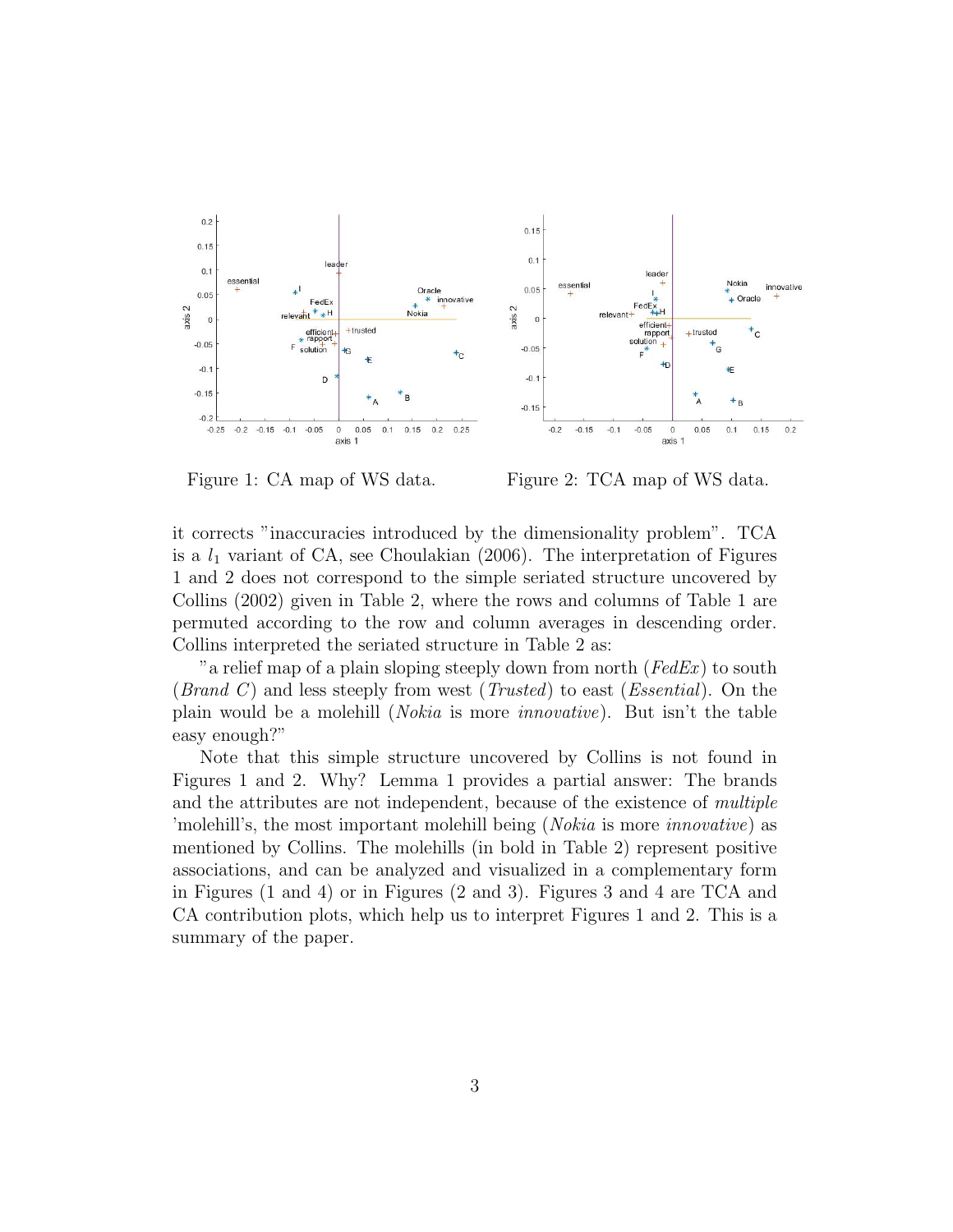

Figure 3: TCOV (TCA contribution map of WS data.

Figure 4: CA contribution map of WS data.

### 1.2 Issues raised by Collins

Collins (2002) summarized his arguments against CA in Whitlark and Smith (2001) paper as:

"The popularity of CA and other techniques seems to arise from two feelings: The data are too complex to be handled by the human brain, and pictures communicate more than tables. In fact, the analysis of brand "image" data like that given by the authors is easy, and *quantitative patterns are best* communicated through simple tables supported by words. A picture like the correspondence "map" shown by W&S may say something qualitative about patterns in the data, but it says nothing quantitative or testable. Not even, for example, that the two dimensions of the map account for nearly 90% of the variance of the data, as reported in the text."

The highlighted parts are ours. There are two main points raised by Collins.

First, qualitative patterns in CA map Figure 1 do not reflect quantitative patterns in Table 2. Friendly and Kwan (2011) divided statisticians (data analysts) in two categories: graph-people and table-people. Clearly Collins belongs to the group of table-people. In this paper, we will show that both, tables and maps, are needed for global and local analysis. Additionally, in section 2 we will discuss the important notions of quality and quantity in data analysis, based on Benzécri's reflections.

Second, the interpretation of a CA map is difficult and its relation with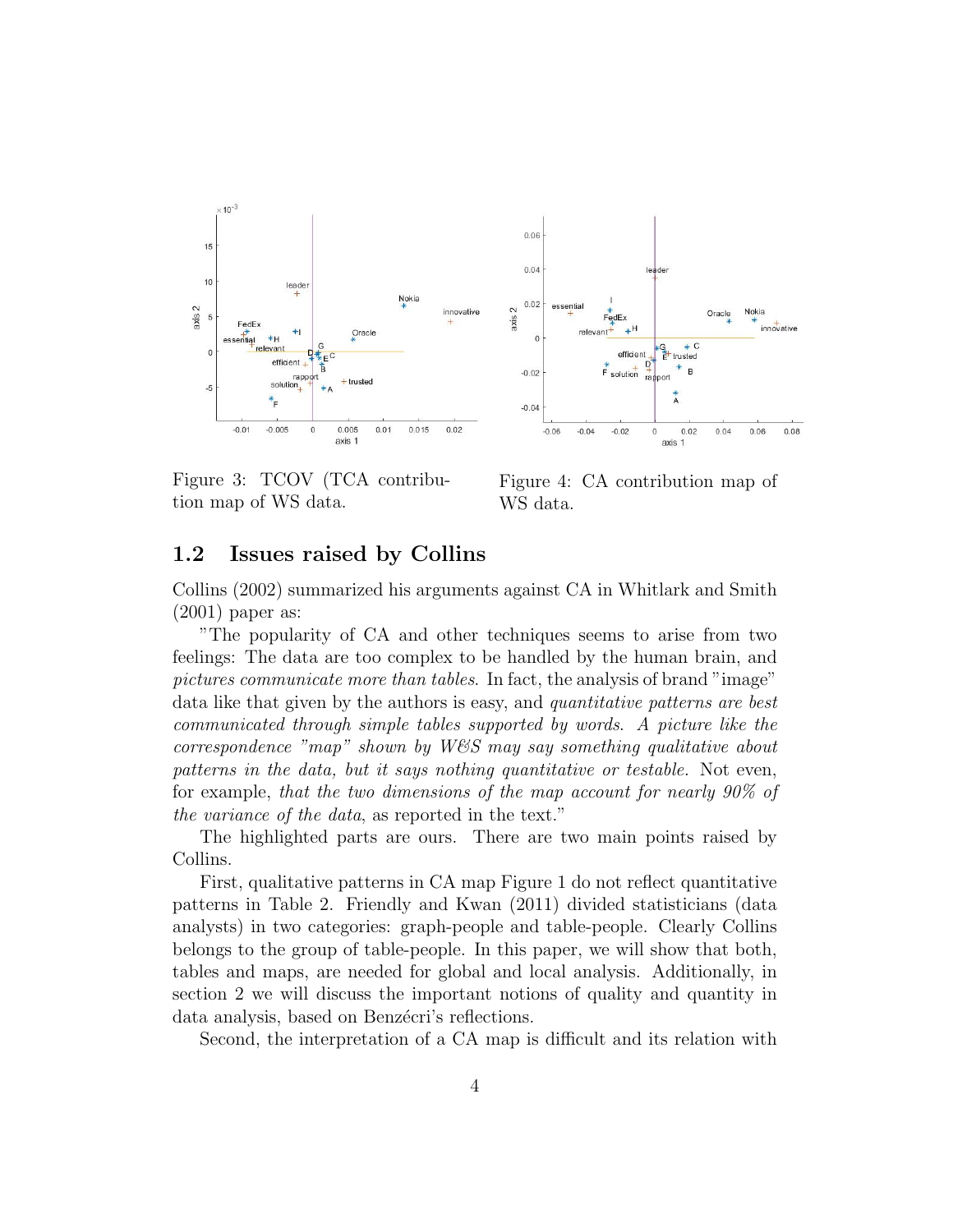the % of inertia (variance) explained. Here, we have to discuss two interrelated issues in CA. a) It concerns the interpretation of CA maps, which as we mentioned, was raised by Whitlark and Smith (2001); then clearly stated by Bock (2011b, pp. 587–588), and further discussed by Bock (2017) in a R-Blog titled " How to Interpret Correspondence Analysis Plots (It Probably Isn't the Way You Think)"; in the R-blog are discussed nine complex issues for the interpretation of CA maps. Beh and Lombardo (2014, p.132) summarize it as: in CA "the inability of the principal coordinate to provide a meaningful interpretation of the distance between a row and column point in these plots". Greenacre (2013) also proposed contribution biplots to tackle this issue. b) In this paper, we will distinguish between the intrinsic quality and the extrinsic quality of a principal dimension, and introduce indices that quantify the intrinsic quality of a principal axis. In CA maps "variance accounted for" reflects the extrinsic quality. The intrinsic quality of a principal dimension examines the four quadrants of the residual cross-covariance matrix. We tackle these issues by considering CA and TCA as a stepwise Hotelling/Tucker decomposition of the residual cross-covariance matrix of the row and column categories into four quadrants.

### 1.3 Hotelling and Tucker decompositions

In mathematics, a data set  $X = (x_{ij})$  for  $i = 1, ..., I$  and  $j = 1, ..., J$  can be interpreted as three kinds of mapping, see Benzécri (1973, p.56) and Choulakian (2016a). First, as a linear mapping:  $X: \mathbb{R}^J \to \mathbb{R}^I$ ; second, as a linear mapping:  $X^T: R^I \to R^J$ ; third, as a bilinear mapping  $X: (R^I, R^I) \to R$ . Hotelling's (1933) principal components analysis (PCA) is developed within the first two settings, while Hotelling's (1936) canonical correlation analysis is developed within the third setting, where  $X$  represents a cross-covariance matrix. Benzécri (1973) emphasized the development of CA within the first two settings as a weighted PCA method. In this paper, we shall emphasize the third setting.

It is well known that CA is a particular kind of Hotelling's canonical correlation analysis, see for instance Goodman (1991), where the two sets of variables are the indicator sets of the categories of the two nominal variables. Another method, similar in perspective to canonical correlation analysis is Tucker's (1958) interbattery analysis, which maximizes the covariance measure between the linear combination of the two indicator sets of quantitative variables. When CA did not produce interpretable maps of contingency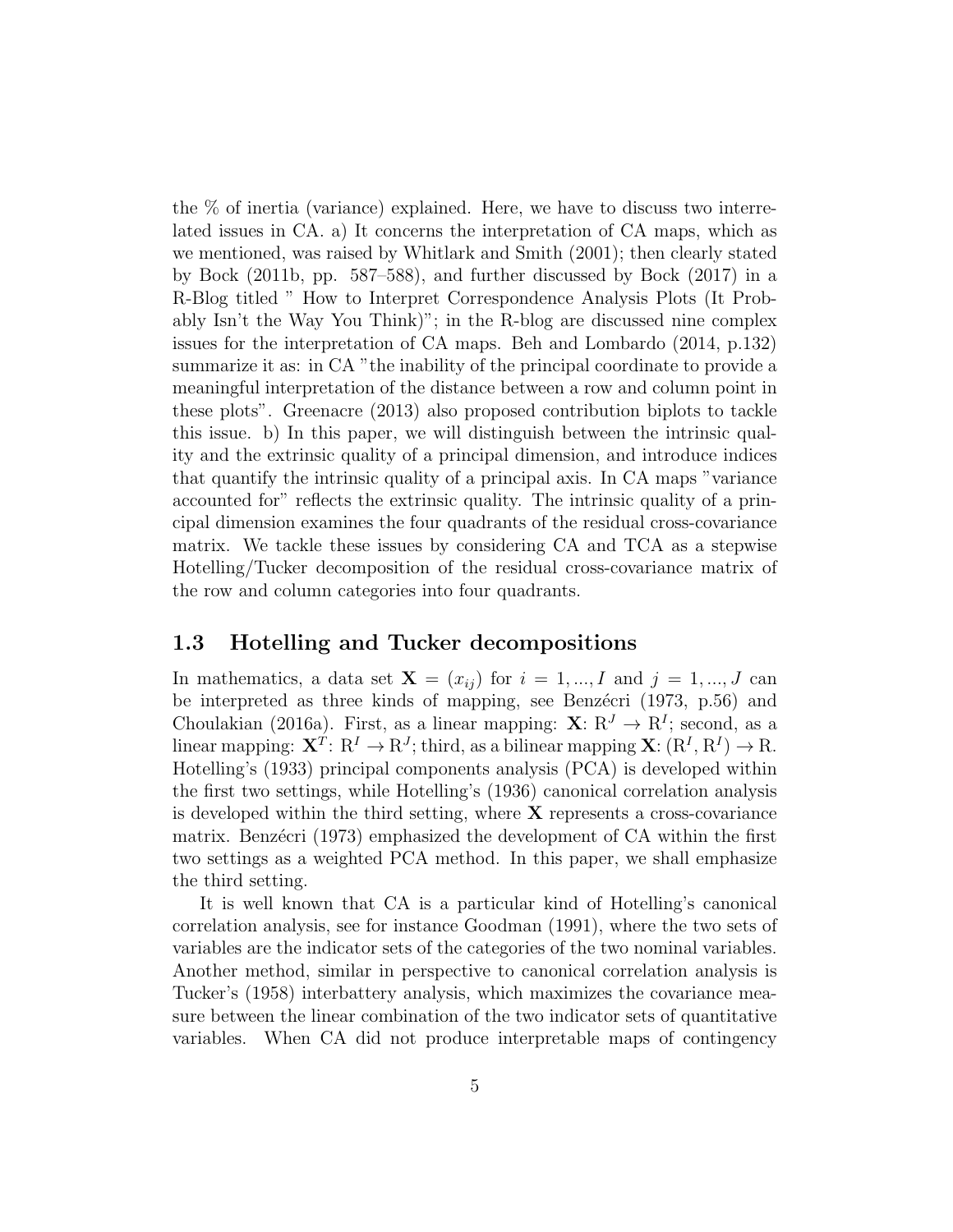tables, Tenenhaus and Augendre (1996) proposed the Tucker interbattery analysis as an alternative to CA.

The parameters in Hotelling's canonical correlation and Tucker's covariance analyses are generally estimated by singular value decomposition (SVD). When we estimate the parameters by TaxicabSVD (TSVD) introduced by Choulakian (2006) in place of SVD, surprisingly we notice that these two analyses complement each other because they are linearly related, see equation (17). For further details, see Choulakian, Simonetti and Gia (2014).

Figure 3, named TCov map, displays taxicab interbattery analysis map of WS data. Figures 2 and 3 (TCA and TCov maps) are different (similarly Figures 1 and 4 (CA and CA contribution maps) are different): thus they provide different information to us, sometimes confusing (for instance observe the positions of the brands  $B$ ,  $E$  and  $F$  in Figures 2 and 3). One of the major novelties of this paper is that, we interpret Figure 3, the taxicab interbattery analysis TCov map, as TCA contribution map, and consequently we provide a new perspective on the interpretation of the associated TCA map Figure 2 via Lemma 6. For the interpretation of the row and column labels on the TCov map, we shall use a quantification of the intrinsic quality of a principal dimension, named quality of signs of residuals (QSR) index; which will be complimented by a look at the seriated residual covariance matrix. Then we extend the development of these ideas to CA; where we also discuss sparse contingency tables having the quasi-two blocks diagonal structure, which, according to Benzécri (1973, p.188-190), is quite common. Greenacre (2013) introduced and discussed CA contribution biplots, but did not relate them to CA maps; Lemma 6 accomplishes this task.

### 1.4 Organisation

This paper is organized as follows: Section 2 sketches Benzecri's reflections on quality and quantity in data analysis. Section 3 presents an overview of taxicab singular value decomposition (TSVD); section 4 presents preliminaries. In section 5 we develop the main subject matter, the quantification of the intrinsic quality of a principal dimension in CA and TCA. Section 6 presents applications. Finally we conclude in section 7.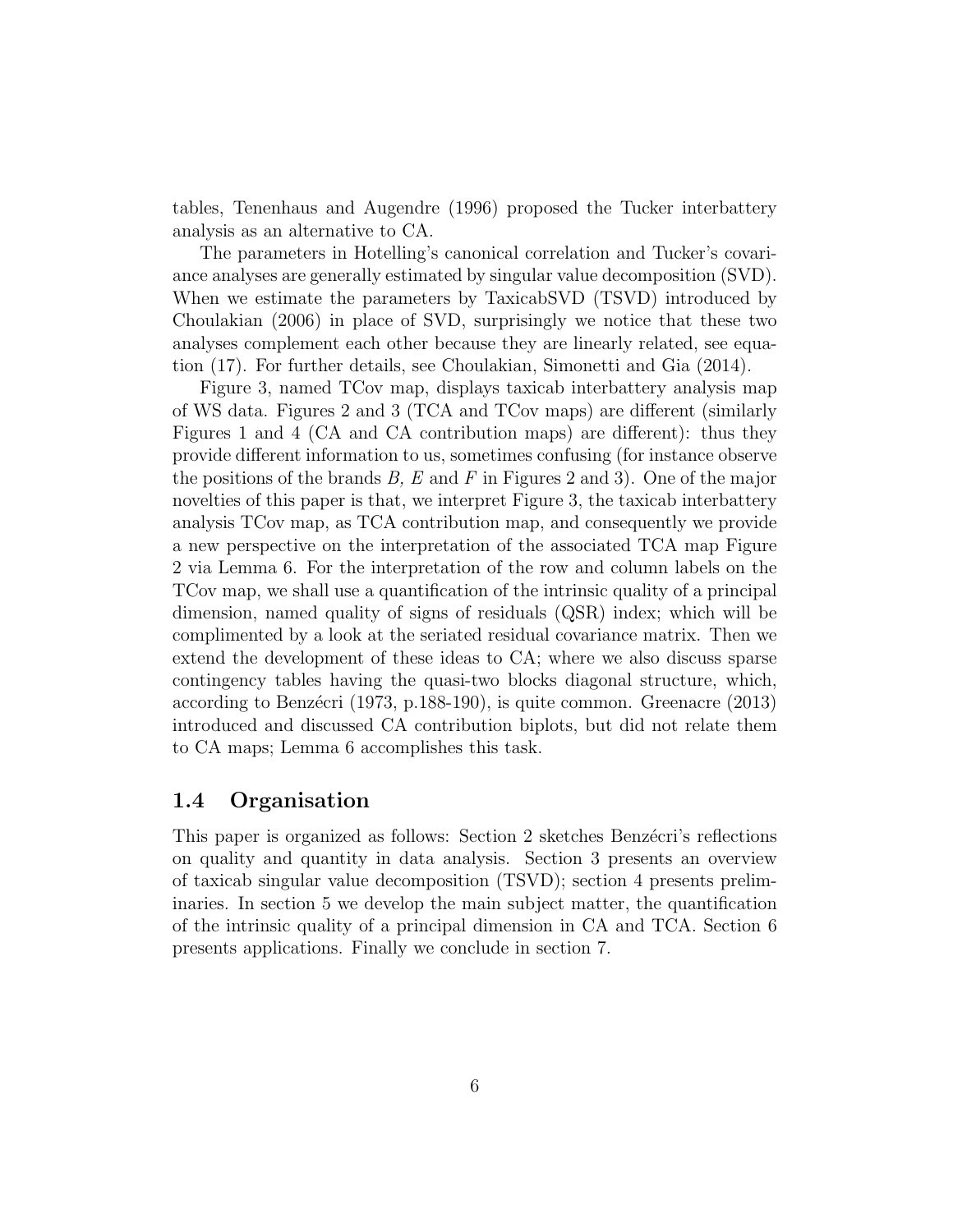# 2 Quantity and Quality

Benzécri (1982, 1988) has two papers on quality and quantity; in the second he discussed the relationship between quantity and quality historically, starting with Aristotle and finishing it with his description within the philosophy of data analysis, aka CA framework. Here we quote from Benz´ecri (1988, section 1.7):

"Pour l'analyse des données, nous retenons d'abord, suivant Aristote, que "le caractère propre de la quantité qu'on peut lui attribuer l'égal et l'inégal", tandis que, "semblabe ou dissemblable se dit uniquement des qualités". De ce point de vue, une description multidimensionnelle est toujours qualitative même si elle comporte que des variables numériques précises, parceque la multiplicité des descriptions possibles est telle qu'on rencontrera jamais d'égales, mais seulement de semblables".

The following two definitions and the corollary provide a succinct summary of the quote.

Definition 1 (Aristotle on quantity): X is a quantitative variable if, given two realizations x and y of X, then either  $x = y$  or  $x \neq y$ .

**Definition 2** (Aristotle on quality): X is a qualitative variable if, given two realizations x and y of X, then either x is similar to y or x is dissimilar to y.

Corollary 3 (Benzécri): Any multidimensional description is always qualitative even though its components are precisely numerical.

Similar ideas also are expressed in a forward essay by Benzécri in Murtagh  $(2005).$ 

Benzécri's schematic conceptual formulation of data analysis is the following directed diagram

 $\text{Quality(data)} \longrightarrow \text{Quantity(factors)} \longrightarrow \text{Quality(clusters)}.$ 

The first step: Quality(data)  $\longrightarrow$  Quantity(factors) is done by dimension reduction. The nature of each factor (latent variable) is quantitative and there are almost always more than one factor. Even though each latent variable is quantitative, but its interpretation is qualitative: According to Benzécri (1988, section 1.3, in comments on Descartes): "Toute qualité n'est que l'expression d'un rapport de quantités"; that is, quality is the expression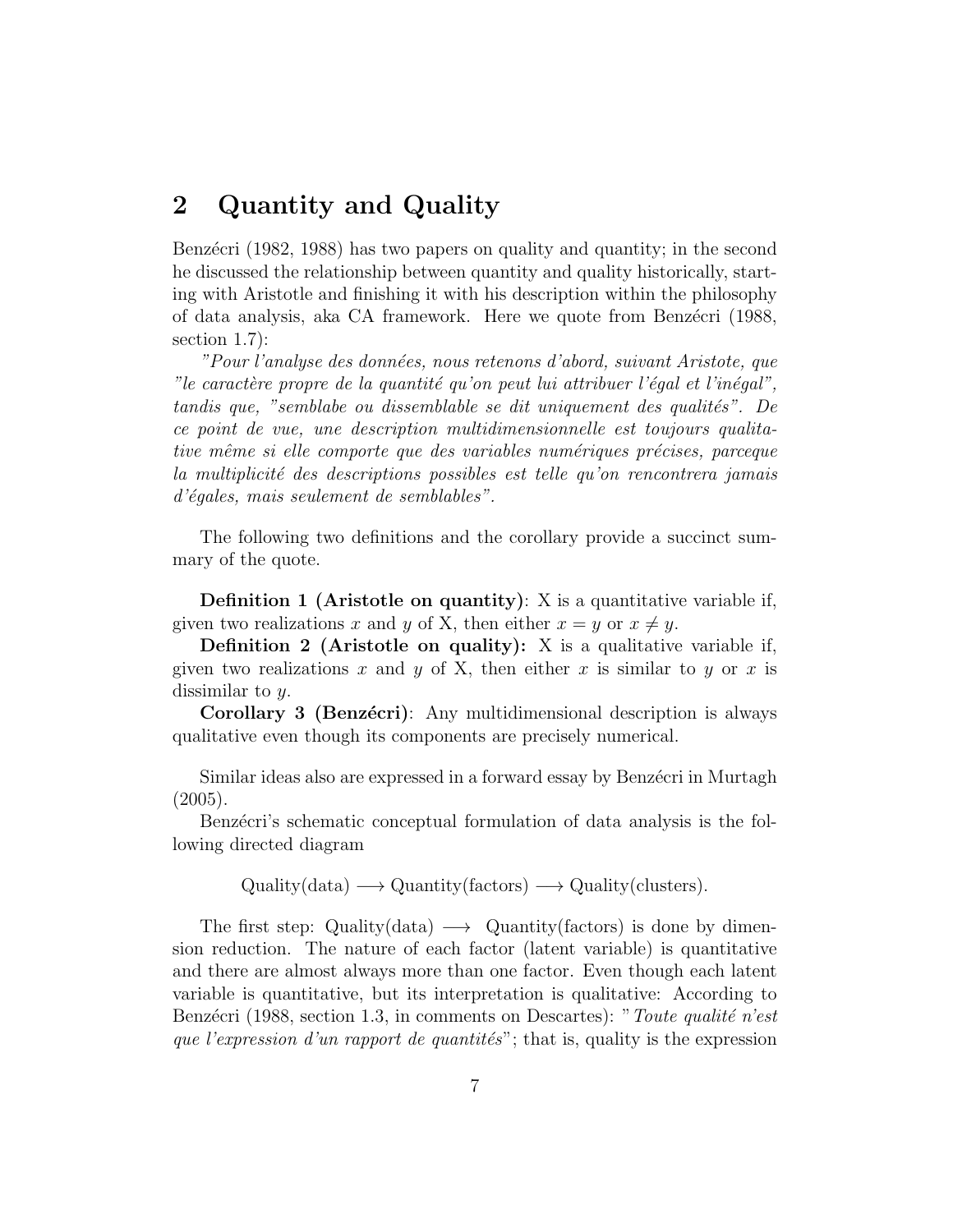of a ratio of quantities. For interpretation of a principal dimension, we apply Aristotle/Benzécri principle. Aristotle in his book PHYSICS defined "principles are contraries" and cited as examples taken from his predecessors "hot and cold", "the rare and the dense" and "plenum and void" see Aristotle (1960, p.14). In CA, Benzécri (1973, p.227) following Aristotle based the interpretation of a principal dimension on contraries (dichotomies, oppositions) and gradations, where an opposition or a gradation represent a latent variable. In another context, Choulakian (2014, 2016b) used Euclid's principle of contradiction for interpretation of the first principal dimension for the analysis of rank data.

The second step: Quantity(factors)  $\longrightarrow$  Quality(clusters) is done by usual methods such as k-means.

Murtagh (2005, section 1.1), described Benzécri's paradigm "a tale of three metrics"; which clearly characterizes the diagram where : the chisquared and the Euclidean metrics are for the first step, and the ultrametrics for the second step. A similar description to the above diagram is also stated by De Leeuw (2005). This fact also is reflected in the first printed work, Benzécri (1973), titled *DATA ANALYSIS*; which is composed of two volumes: The first volume's subtitle is La Taxonomie; the second volume's subtitle is Analyse des Correspondances.

# 3 An overview of taxicab singular value decomposition

Consider a matrix **X** of size  $I \times J$  and  $rank(\mathbf{X}) = k$ . Taxicab singular value decomposition (TSVD) of  $X$  is a decomposition similar to SVD of  $X$ ; see Choulakian (2006, 2016a).

In TSVD the calculation of the dispersion measures  $(\delta_{\alpha})$ , principal axes  $(\mathbf{u}_{\alpha}, \mathbf{v}_{\alpha})$  and principal scores  $(\mathbf{a}_{\alpha}, \mathbf{b}_{\alpha})$  for  $\alpha = 1, ..., k$  is done in an stepwise manner. We put  $\mathbf{X}_1 = \mathbf{X} = (x_{ij})$  and  $\mathbf{X}_{\alpha}$  be the residual matrix at the  $\alpha$ -th iteration.

The variational definitions of the TSVD at the  $\alpha$ -th iteration are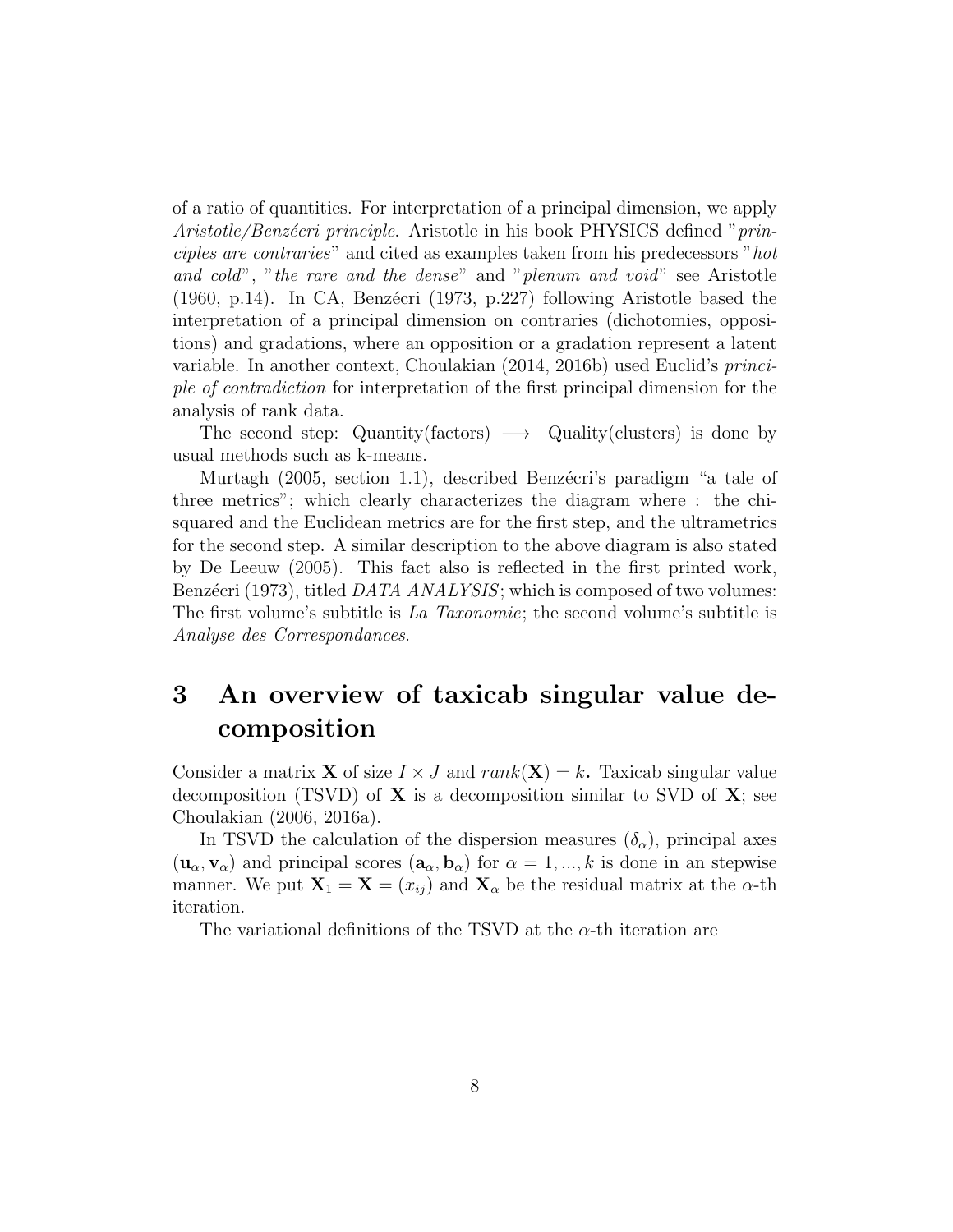$$
\delta_{\alpha} = \max_{\mathbf{u} \in \mathbb{R}^{J}} \frac{||\mathbf{X}_{\alpha}\mathbf{u}||_{1}}{||\mathbf{u}||_{\infty}} = \max_{\mathbf{v} \in \mathbb{R}^{I}} \frac{||\mathbf{X}_{\alpha}'\mathbf{v}||_{1}}{||\mathbf{v}||_{\infty}} = \max_{\mathbf{u} \in \mathbb{R}^{J}, \mathbf{v} \in \mathbb{R}^{I}} \frac{\mathbf{v}'\mathbf{X}_{\alpha}\mathbf{u}}{||\mathbf{u}||_{\infty} ||\mathbf{v}||_{\infty}},
$$
  
\n= max ||\mathbf{X}\_{\alpha}\mathbf{u}||\_{1} subject to  $\mathbf{u} \in \{-1, +1\}^{J}$ ,  
\n= max ||\mathbf{X}\_{\alpha}'\mathbf{v}||\_{1} subject to  $\mathbf{v} \in \{-1, +1\}^{I}$ ,  
\n= max  $\mathbf{v}'\mathbf{X}_{\alpha}\mathbf{u}$  subject to  $\mathbf{u} \in \{-1, +1\}^{J}$ ,  $\mathbf{v} \in \{-1, +1\}^{I}$ .

The  $\alpha$ -th principal axes are

$$
\mathbf{u}_{\alpha} = \arg \max_{\mathbf{u} \in \{-1, +1\}^J} ||\mathbf{X}_{\alpha} \mathbf{u}||_1 \quad \text{and} \quad \mathbf{v}_{\alpha} = \arg \max_{\mathbf{v} \in \{-1, +1\}^I} ||\mathbf{X}_{\alpha}' \mathbf{v}||_1, \tag{1}
$$

and the  $\alpha$ -th principal vectors are

$$
\mathbf{a}_{\alpha} = \mathbf{X}_{\alpha} \mathbf{u}_{\alpha} \text{ and } \mathbf{b}_{\alpha} = \mathbf{X}_{\alpha}' \mathbf{v}_{\alpha}. \tag{2}
$$

Furthermore the following relations are also useful

$$
\mathbf{u}_{\alpha} = sgn(\mathbf{b}_{\alpha}) \text{ and } \mathbf{v}_{\alpha} = sgn(\mathbf{a}_{\alpha}), \tag{3}
$$

where  $sgn(.)$  is the coordinatewise sign function,  $sgn(x) = 1$  if  $x > 0$ , and  $sgn(x) = -1$  if  $x \leq 0$ .

The  $\alpha$ -th taxicab dispersion measure  $\delta_{\alpha}$  can be represented in many different ways

$$
\delta_{\alpha} = \mathbf{v}_{\alpha}' \mathbf{X}_{\alpha} \mathbf{u}_{\alpha} \n= ||\mathbf{X}_{\alpha} \mathbf{u}_{\alpha}||_{1} = ||\mathbf{a}_{\alpha}||_{1} = \mathbf{a}_{\alpha}' \mathbf{v}_{\alpha}, \n= ||\mathbf{X}_{\alpha}' \mathbf{v}_{\alpha}||_{1} = ||\mathbf{b}_{\alpha}||_{1} = \mathbf{b}_{\alpha}' \mathbf{u}_{\alpha}.
$$
\n(4)

The  $(\alpha + 1)$ -th residual correspondence matrix is

$$
\mathbf{X}_{\alpha+1} = \mathbf{X}_{\alpha} - \mathbf{a}_{\alpha} \mathbf{b}_{\alpha}' / \delta_{\alpha}.
$$
 (5)

An interpretation of the term  $\mathbf{a}_{\alpha} \mathbf{b}'_{\alpha}/\delta_{\alpha}$  in (5) is that, it represents the best rank-1 approximation of the residual correspondence matrix  $\mathbf{X}_{\alpha}$ , in the sense of taxicab norm.

Thus TSVD of X corresponds to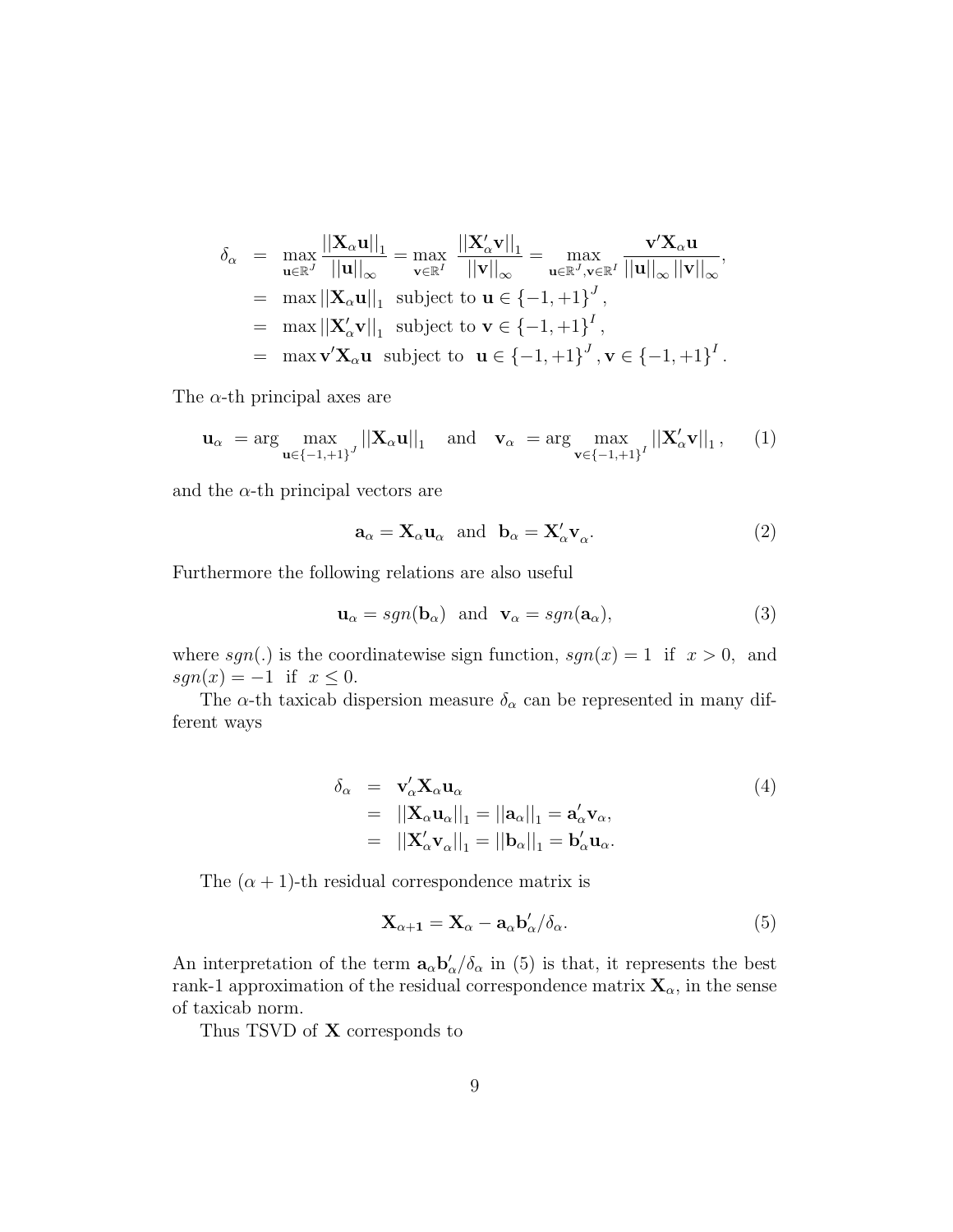$$
x_{ij} = \sum_{\alpha=1}^{k} a_{\alpha}(i)b_{\alpha}(j)/\delta_{\alpha},
$$
\n(6)

a decomposition similar to SVD, but where the vectors  $(a_{\alpha}, b_{\alpha})$  for  $\alpha =$  $1, \ldots, k$  are conjugate, a weaker property than orthogonality. That is

$$
\mathbf{a}'_{\alpha}sgn(\mathbf{a}_{\beta}) = \mathbf{b}'_{\alpha}sgn(\mathbf{b}_{\beta}) = 0 \text{ for } \alpha > \beta.
$$

In TSVD, the calculation of the principal component weights,  $u_{\alpha}$  and  $v_{\alpha}$ , and the principal scores,  $\mathbf{a}_{\alpha}$  and  $\mathbf{b}_{\alpha}$ , can be accomplished by two algorithms. The first one is based on complete enumeration based on equation (1). The second one is based on iterating the transition formulae (2,3). This is an ascent algorithm; that is, it increases the value of the objective function at each iteration, see Choulakian (2006, 2016a). The iterative algorithm could converge to a local maximum; so it should be restarted from several initial configurations. The rows or the columns of the data can be used as starting values.

# 4 Preliminaries

Let  $\mathbf{P} = \mathbf{N}/n = (p_{ij})$  of size  $I \times J$  be the associated correspondence matrix of a contingency table N, where  $n = \sum_{i=1}^{I} \sum_{j=1}^{J} N(i, j)$ . We define as usual  $p_{i*} = \sum_{j=1}^{J} p_{ij}$ ,  $p_{*j} = \sum_{i=1}^{I} p_{ij}$ , the vector  $\mathbf{r} = (p_{i*}) \in \mathbb{R}^{I}$ , the vector  $\mathbf{c} = (p_{*j}) \in \mathbb{R}^{j'}$ , and  $\mathbf{D}_I = Diag(\mathbf{r})$  the diagonal matrix having diagonal elements  $p_{i*}$ , and similarly  $\mathbf{D}_J = Diag(\mathbf{c})$ . We suppose that  $\mathbf{D}_I$  and  $\mathbf{D}_J$  are positive definite metric matrices of size  $I \times I$  and  $J \times J$ , respectively; this means that the diagonal elements of  $D<sub>I</sub>$  and  $D<sub>J</sub>$  are strictly positive. Let

$$
\mathbf{P}^{(1)} = (\mathbf{P} - \mathbf{r}\mathbf{c}^{\top})
$$
  
=  $\mathbf{Cov}(\mathbf{P})$  (7)

or elementwise

$$
p_{ij}^{(1)} = p_{ij} - p_{i*}p_{*j}
$$
 (8)

be the residual matrix with respect to the independence model.  $p_{ij}^{(1)}$  is the cross-covariance between the categories of the ith nominal row variable and the jth nominal column variable.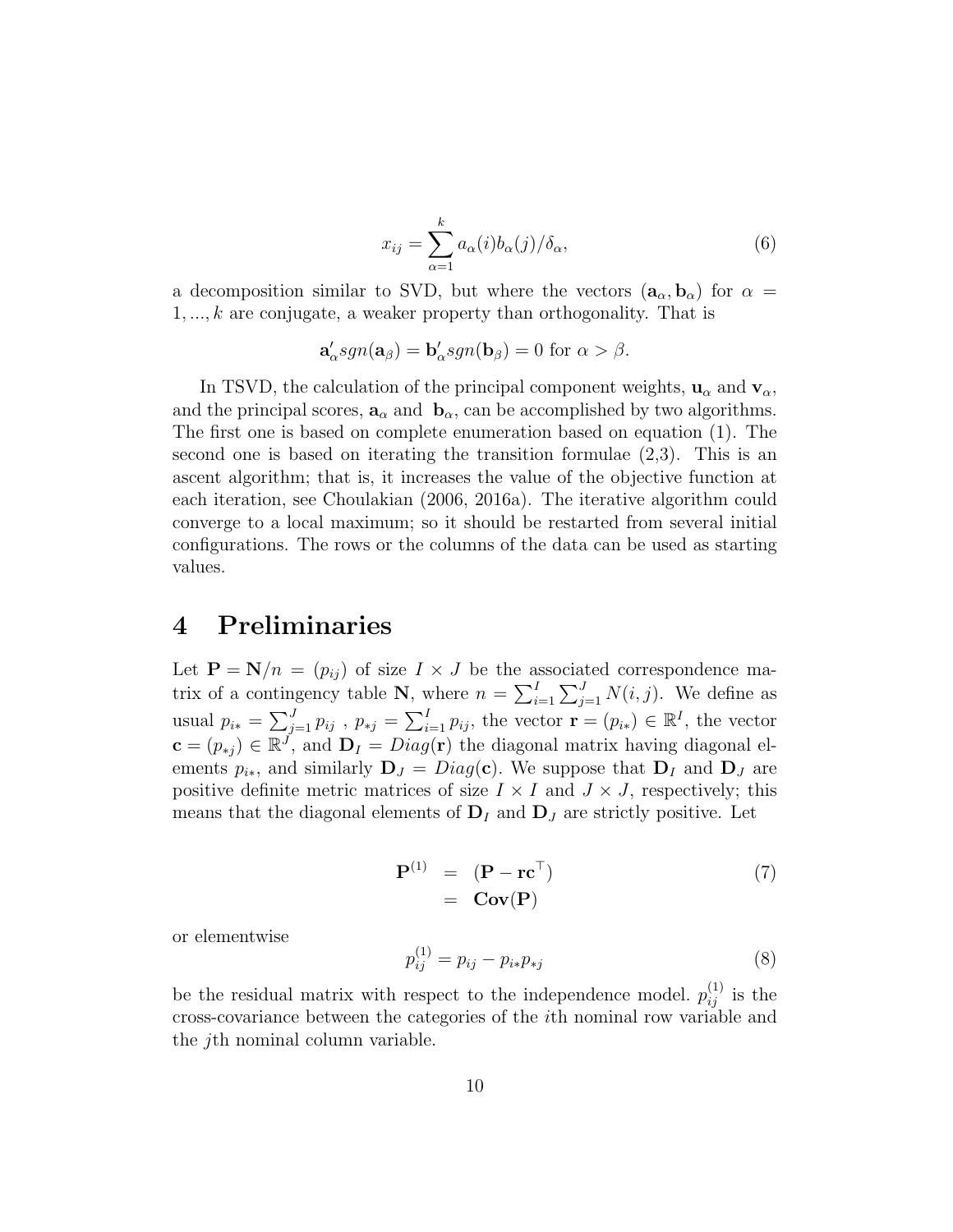The independence assumption  $p_{ij}^{(1)} = 0$  can also be interpreted in another way as

$$
\left(\frac{p_{ij}}{p_{i*}p_{*j}} - 1\right) = 0,\t\t(9)
$$

which can be reexpressed as

$$
\frac{1}{p_{i*}}(\frac{p_{ij}}{p_{*j}} - p_{i*}) = 0
$$
\n
$$
= \frac{1}{p_{*j}}(\frac{p_{ij}}{p_{i*}} - p_{*j});
$$
\n(10)

this is the row and column homogeneity models. Benz $\acute{e}$ cri (1973, p.31) named the vector  $(\frac{p_{ij}}{p_{*j}}$  for  $i = 1, ..., I$  and j fixed) the profile of the jth column; and the element  $\frac{p_{ij}}{p_{i*}p_{*j}}$  the density function of the probability measure  $(p_{ij})$  with respect to the product measure  $p_{i*}p_{*j}$ . The element  $\frac{p_{ij}}{p_{i*}p_{*j}}$  is named Pearson ratio in Goodman (1996) and Beh and Lombardo (2014, p.123).

# 4.1 Estimation of the parameters by SVD

Suppose the independence assumption  $Cov(P) = P^{(1)} = 0$  is not true, then each of the two equivalent model formulations (8,10) can be generalized to explain the nonindependence by adding bilinear terms, where  $k = rank(\mathbf{P}^{(1)})$ .

a) Cov (cross-covariance) decomposition:

$$
p_{ij} - p_{i*} p_{*j} = \sum_{\alpha=1}^{k} a_{\alpha}(i) b_{\alpha}(j) / \sigma_{\alpha}.
$$
 (11)

This is an interbattery analysis proposed by Tucker (1958). Tenenhaus and Augendre (1996) estimated the parameters in (11) by singular value decomposition (SVD) of the matrix  $Cov(P)$ . The parameters in (11) satisfy the following equations

$$
\sigma_{\alpha}^{2} = \sum_{i=1}^{I} |a_{\alpha}(i)|^{2} = \sum_{j=1}^{J} |b_{\alpha}(j)|^{2} \text{ for } \alpha = 1, ..., k;\qquad (12)
$$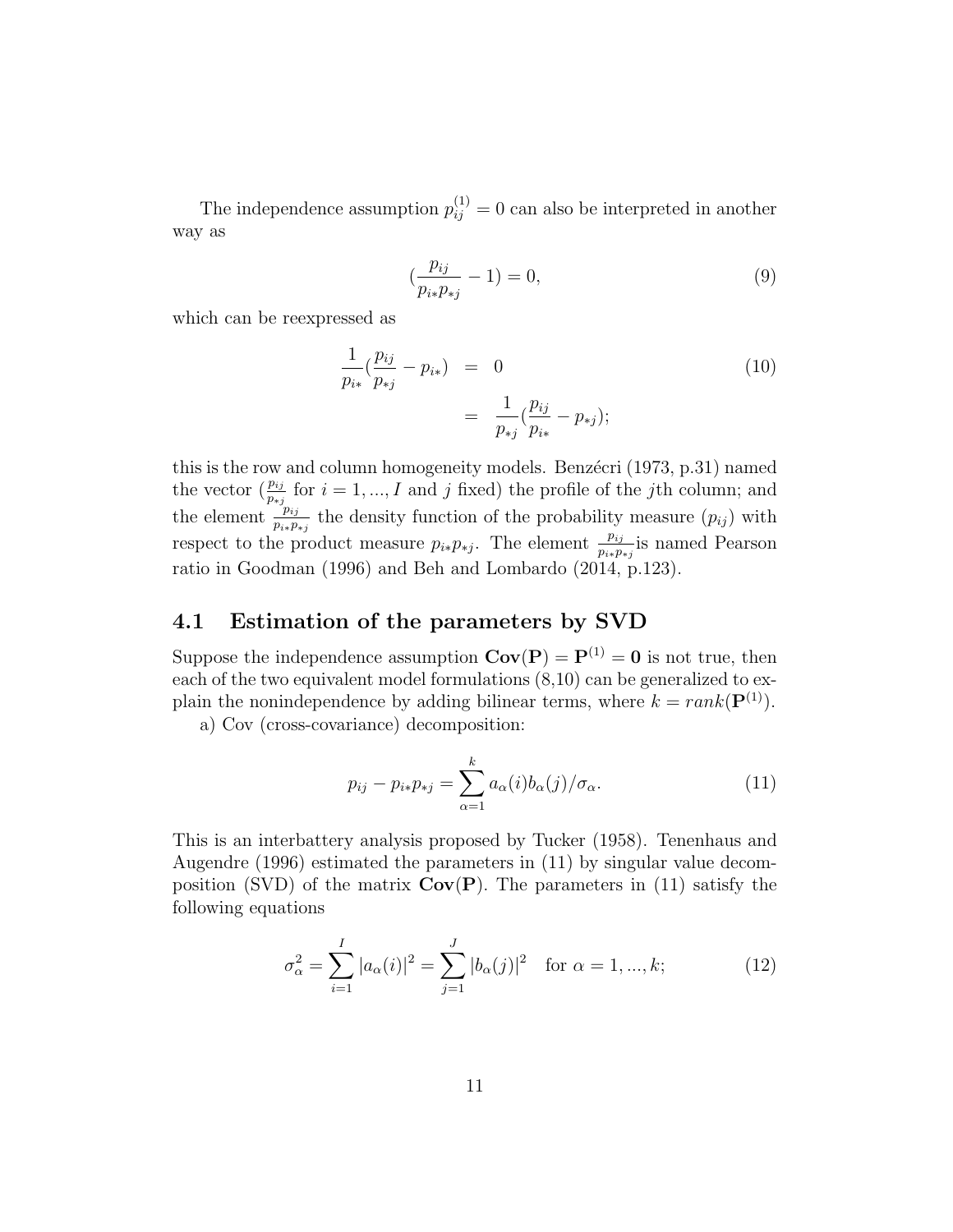$$
0 = \sum_{i=1}^{I} a_{\alpha}(i)a_{\beta}(i) = \sum_{j=1}^{J} b_{\alpha}(j)b_{\beta}(j) \text{ for } \alpha \neq \beta
$$
  
= 
$$
\sum_{i=1}^{I} a_{\alpha}(i) = \sum_{j=1}^{J} b_{\alpha}(j) \text{ for } \alpha = 1, ..., k.
$$
 (13)

b) CA (correspondence analysis) decomposition

$$
\frac{p_{ij}}{p_{i*}p_{*j}} - 1 = \sum_{\alpha=1}^{k} f_{\alpha}(i)g_{\alpha}(j)/\sigma_{\alpha}.
$$
 (14)

This decomposition has many interpretations. Essentially, for data analysis purposes Benzécri (1973) interpreted it as weighted principal components analysis of row and column profiles. Another useful interpretation, comparable to Tucker interbattery analysis, is Hotelling(1936)'s correlation analysis, see Lancaster (1958) and Goodman (1991). The parameters in (14) satisfy the following equations

$$
\sigma_{\alpha}^{2} = \sum_{i=1}^{I} |f_{\alpha}(i)|^{2} p_{i*} = \sum_{j=1}^{J} |g_{\alpha}(j)|^{2} p_{*j} \quad \text{for } \alpha = 1, ..., k; \tag{15}
$$

$$
0 = \sum_{i=1}^{I} f_{\alpha}(i) f_{\beta}(i) p_{i*} = \sum_{j=1}^{J} g_{\alpha}(j) g_{\beta}(j) p_{*j} \text{ for } \alpha \neq \beta
$$
\n
$$
= \sum_{i=1}^{I} f_{\alpha}(i) p_{i*} = \sum_{j=1}^{J} g_{\alpha}(j) p_{*j} \text{ for } \alpha = 1, ..., k.
$$
\n(16)

The above two decompositions given in (11) and (14) are cross-covariance based. There are also association (log ratio) based decompositions see Goodman (1991, 1996) or Greenacre and Lewi (2009).

# 4.2 Estimation of the parameters by TSVD

First, we estimate the parameters  $(a_{\alpha}(i), b_{\alpha}(j), \delta_{\alpha})$  in (11) by TSVD; then the parametrs in (14) will be linearly related by

$$
a_{\alpha}(i) = p_{i*} f_{\alpha}(i) , b_{\alpha}(j) = p_{*j} g_{\alpha}(j) \text{ and } \delta_{\alpha} = \sigma_{\alpha}.
$$
 (17)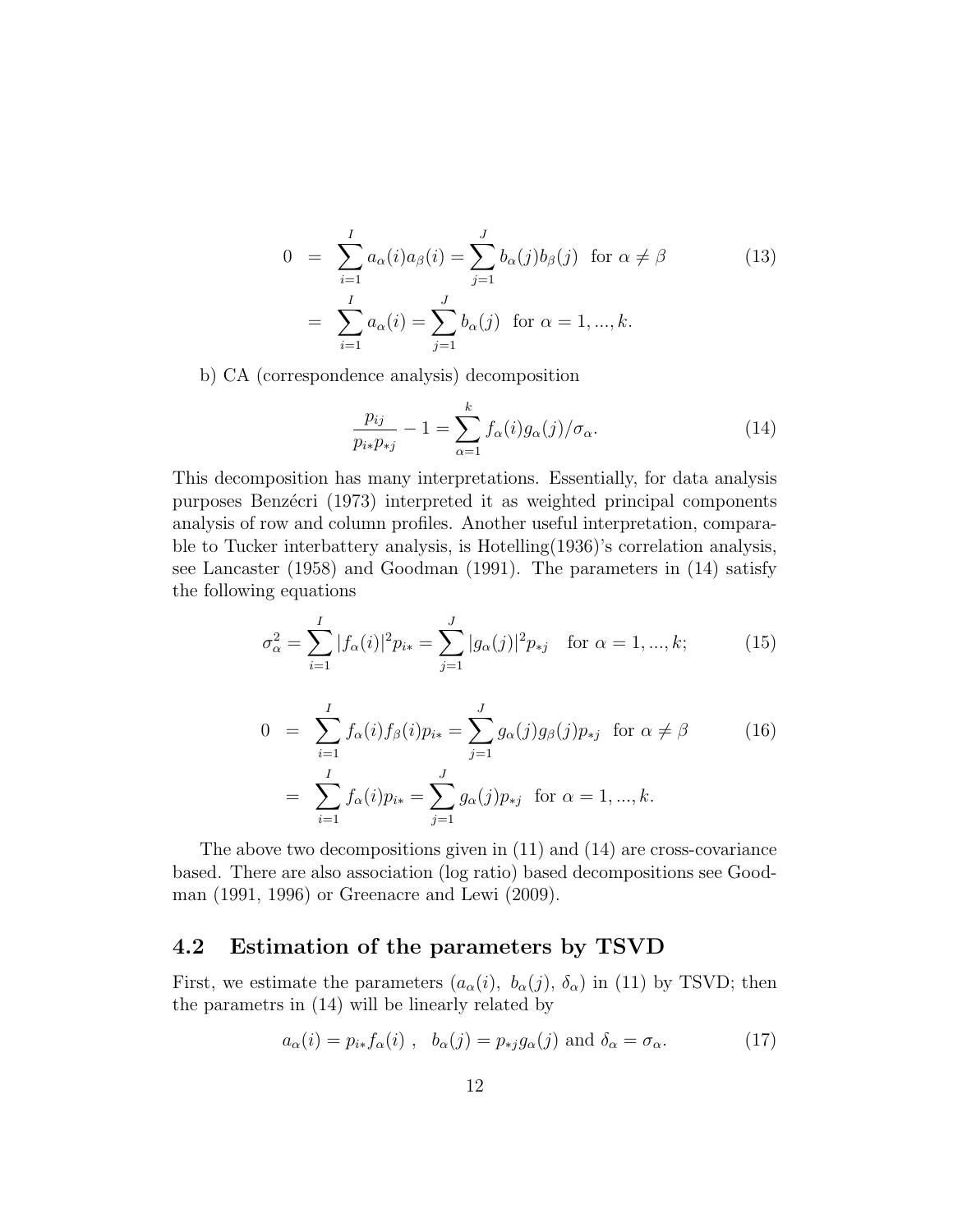The parameters  $a_{\alpha}(i)$  and  $b_{\alpha}(j)$  in (11) are the principal coordinates of the TCov decomposition and they satisfy

$$
\delta_{\alpha} = \sum_{i=1}^{I} |a_{\alpha}(i)| = \sum_{j=1}^{J} |b_{\alpha}(j)| \text{ for } \alpha = 1, ..., k; \tag{18}
$$

$$
0 = \sum_{i=1}^{I} a_{\alpha}(i) sgn(a_{\beta}(i)) = \sum_{j=1}^{J} b_{\alpha}(j) sgn(b_{\beta}(j)) \text{ for } \alpha > \beta
$$
  
= 
$$
\sum_{i=1}^{I} a_{\alpha}(i) = \sum_{j=1}^{J} b_{\alpha}(j) \text{ for } \alpha = 1, ..., k.
$$

Similarly, the parameters  $f_{\alpha}(i)$  and  $g_{\alpha}(j)$  in (14) are the principal coordinates of the TCA decomposition and they satisfy

$$
\delta_{\alpha} = \sum_{i=1}^{I} |f_{\alpha}(i)| p_{i*} = \sum_{j=1}^{J} |g_{\alpha}(j)| p_{*j} \quad \text{for } \alpha = 1, ..., k; \tag{19}
$$

$$
0 = \sum_{i=1}^{I} f_{\alpha}(i) f_{\beta}(i) p_{i*} = \sum_{j=1}^{J} g_{\alpha}(j) g_{\beta}(j) p_{*j} \text{ for } \alpha > \beta
$$

$$
= \sum_{i=1}^{I} f_{\alpha}(i) p_{i*} = \sum_{j=1}^{J} g_{\alpha}(j) p_{*j} \text{ for } \alpha = 1, ..., k.
$$

Let  $\mathbf{P}^{(m)} = (p_{ij}^{(m)})$  be the mth residual correspondence matrix, where

$$
p_{ij}^{(m+1)} = p_{ij} - p_{i*}p_{*j} - \sum_{\alpha=1}^{m} a_{\alpha}(i)b_{\alpha}(j)/\delta_{\alpha} \quad \text{for} \quad m = 1, ..., k - 1.
$$
 (20)

Similarly, let  $\mathbf{D}^{(m)} = (d_{ij}^{(m)})$  be the mth residual density matrix, where

$$
d_{ij}^{(m+1)} = \frac{p_{ij}}{p_{i*}p_{*j}} - 1 - \sum_{\alpha=1}^{m} f_{\alpha}(i)g_{\alpha}(j)/\delta_{\alpha} \quad \text{for} \quad m = 1, ..., k - 1.
$$
 (21)

Let  $S\cup \overline{S} = I$  be an optimal binary partition of I, and  $T\cup \overline{T} = J$  be an optimal binary partition of  $\overrightarrow{J}$ , such that  $\overrightarrow{S} = \{i : a_{\alpha}(i) \geq 0\}$  and  $T = \{j : b_{\alpha}(j) \geq 0\}$ .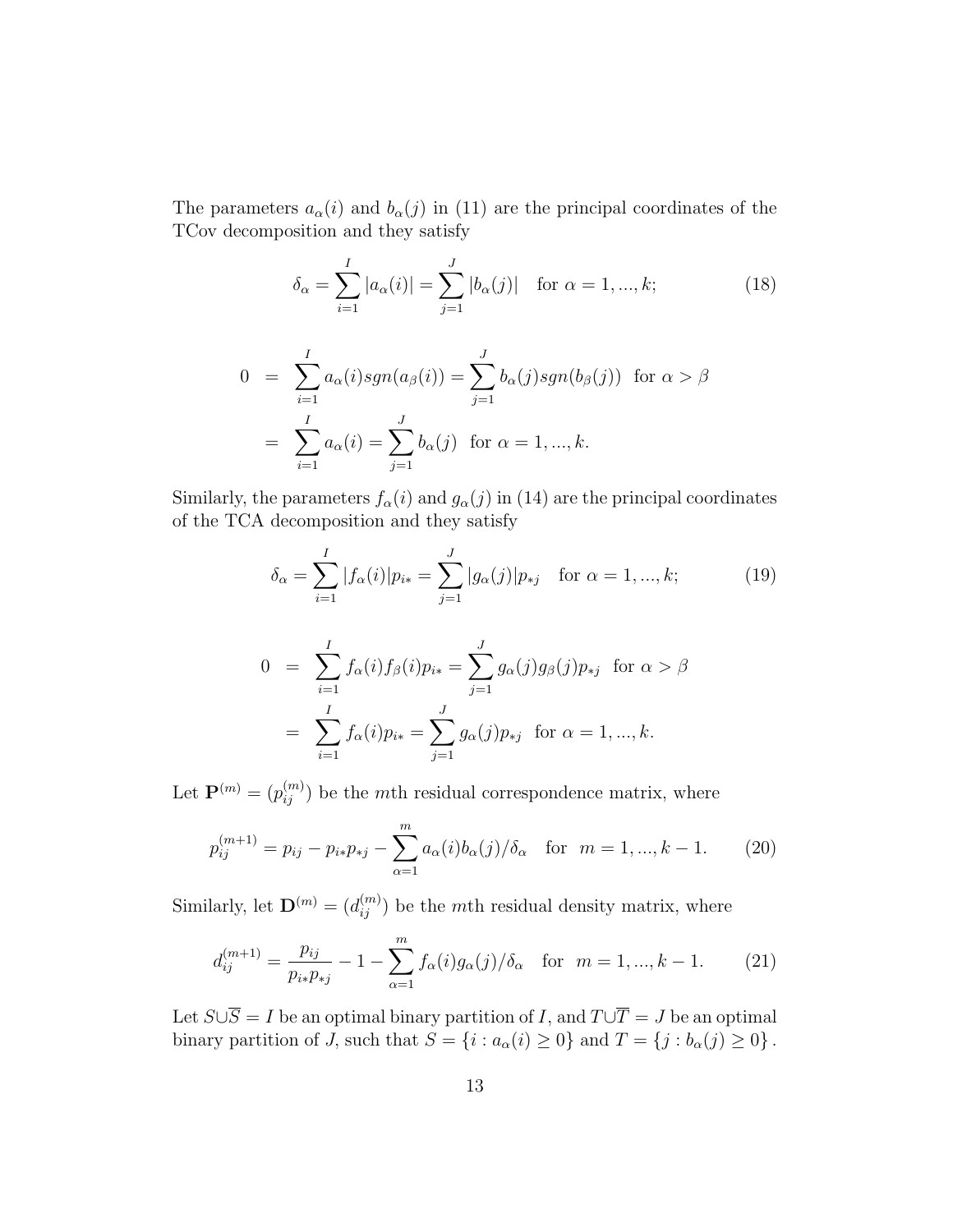Besides (18), the taxicab dispersion  $\delta_{\alpha}$  will additionally be related to the TCov principal coordinates  $a_{\alpha}(i)$  and  $b_{\alpha}(j)$  in (11) by the following useful equations:

$$
\delta_{\alpha}/2 = \sum_{i \in S} a_{\alpha}(i) = -\sum_{i \in \overline{S}} a_{\alpha}(i)
$$
\n
$$
= \sum_{j \in T} b_{\alpha}(j) = -\sum_{j \in \overline{T}} b_{\alpha}(j).
$$
\n
$$
\delta_{\alpha}/4 = \sum_{(i,j) \in S \times T} p_{ij}^{(\alpha)} = \sum_{(i,j) \in \overline{S} \times \overline{T}} p_{ij}^{(\alpha)}
$$
\n
$$
= -\sum_{(i,j) \in \overline{S} \times T} p_{ij}^{(\alpha)} = -\sum_{(i,j) \in \overline{S} \times \overline{T}} p_{ij}^{(\alpha)}.
$$
\n(23)

Equations (22, 23) follow from the fact that  $\mathbf{P}^{(\alpha)}$  for  $\alpha = 1, ..., k$  is a doublecentered matrix, see Choulakian and Abou-Samra (2020). The quantification of the intrinsic quality of a principal dimension is based on (23).

### 4.3 An observation

The TCov principal coordinates,  $a_{\alpha}(i)$  and  $b_{\alpha}(j)$ , are uniformly weighted, see equation (18); meanwhile TCA principal coordinates,  $f_{\alpha}(i)$  and  $g_{\alpha}(j)$ , are marginally weighted, see equation (19). What is the consequence to this? The answer to this question is: Benzecri's principle of distributional equivalence, which states that CA (and TCA) results are not changed if two proportional columns or rows are merged into one. This has the practical consequence that the effective size of sparse and large data sets can be smaller than the observed size; for further details concerning sparse contingency tables see Choulakian (2017).

# 5 Main developments

Let **L** be a permutation matrix such that the coordinates of  $r_L = Lr$  are in decreasing order,  $\mathbf{r}_L(i) \geq \mathbf{r}_L(i+1)$  for  $i = 1, ..., I-1$ . Similarly, M be a permutation matrix such that the coordinates of  $\mathbf{c}_M = \mathbf{M}\mathbf{c}$  are in decreasing order,  $\mathbf{c}_M(j) \geq \mathbf{c}_M(j+1)$  for  $j = 1, ..., J-1$ .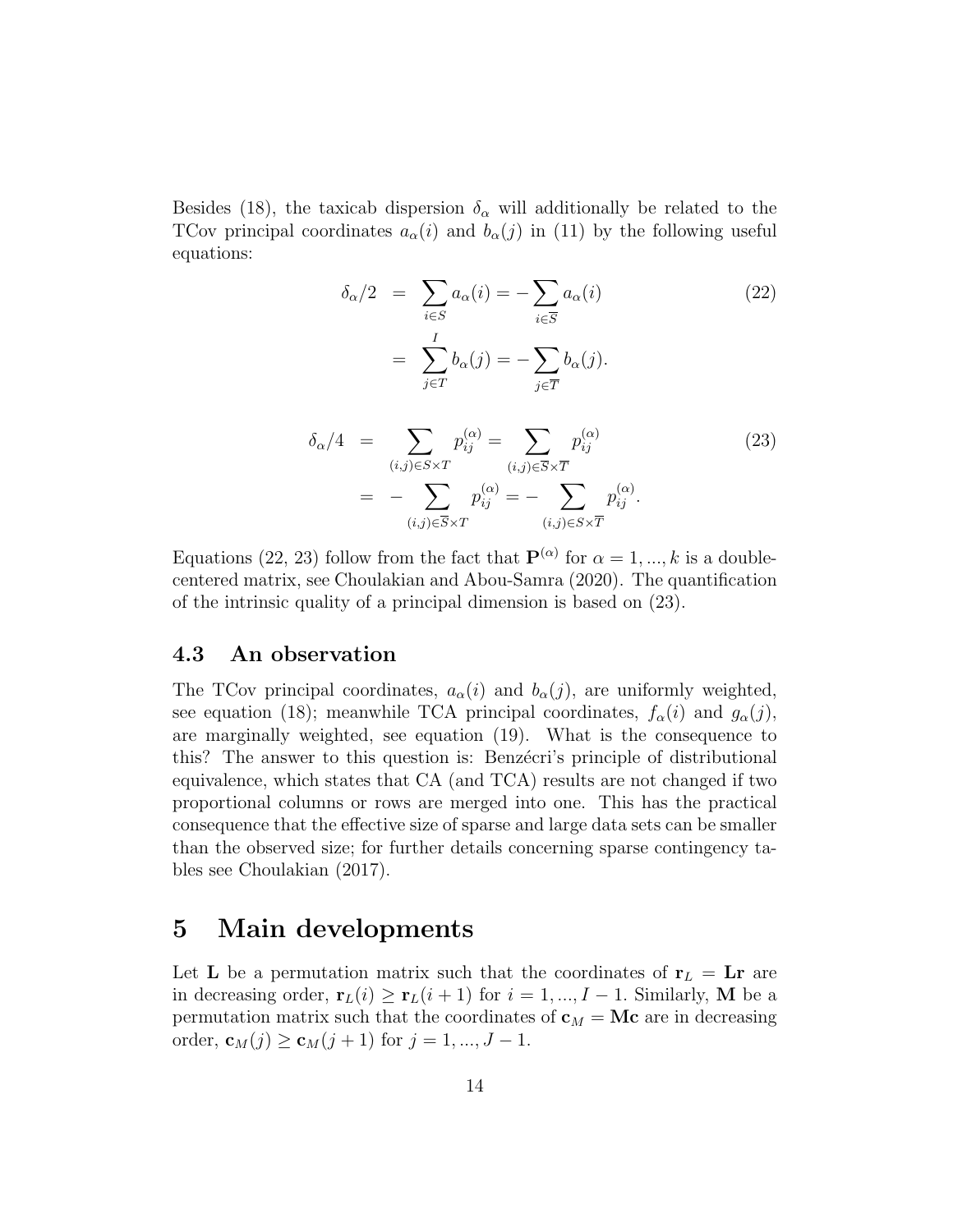We consider the matrix

$$
\mathbf{LP}^{(1)}\mathbf{M}^{\top} = \mathbf{L}(\mathbf{P} - \mathbf{r}\mathbf{c}^{\top})\mathbf{M}^{\top}.
$$
 (24)

We have the following easily proved result

**Lemma 4:** Let  $S = LPM^{\top}$ . A necessary condition for the independence model,  $\mathbf{LP}^{(1)}\mathbf{M}^\top = \mathbf{0}$  or  $p_{ij} - p_{i*}p_{*j} = 0$ , is that

$$
S(i, j) \ge S(i, j + 1)
$$
 for  $j = 1, ..., J - 1$  and i fixed (25)

and

 $S(i, j) \ge S(i + 1, j)$  for  $i = 1, ..., I - 1$  and j fixed. (26)

Remark: Relations (25 and 26) characterize Robinson matrices used for seriation of artifacts or sites in archeology. That is why we named S, see Table 2, seriated contingency table following its seriated row  $r<sub>L</sub>$  and column  $\mathbf{c}_M$  marginals.

**Lemma 5:** TSVD of **P** is equivalent to  $TCov(P) = TSVD$  of  $P^{(1)}$ .

Lemma 6 states that the  $\alpha$ th row TCA (or CA) principal factor score  $\mathbf{f}_{\alpha}(i)$  is the weighted covariance of the  $\alpha$ th residual density function  $\mathbf{D}^{(\alpha)}(i,:)$ with the  $\alpha$ -th principal axis  $\mathbf{u}_{\alpha}$ ; where  $\mathbf{D}^{(\alpha)}(i,:)$  is the ith row of  $\mathbf{D}^{(\alpha)}$  and  $\mathbf{D}^{(\alpha)}(:,j)$  is the jth column of  $\mathbf{D}^{(\alpha)}$ .

Lemma 6: In CA and TCA

$$
\mathbf{f}_{\alpha}(i) = \mathbf{D}^{(\alpha)}(i,:) \mathbf{D}_{J} \mathbf{u}_{\alpha} \n= cov(\mathbf{D}^{(\alpha)}(i,:) , \mathbf{u}_{\alpha})
$$
\n(27)

and

$$
\mathbf{g}_{\alpha}(j) = \mathbf{v}_{\alpha}^{\top} \mathbf{D}_{I} \mathbf{D}^{(\alpha)}(:,j) \n= cov(\mathbf{D}^{(\alpha)}(:,j), \mathbf{v}_{\alpha}),
$$
\n(28)

where  $\mathbf{u}_{\alpha}$  represents the  $\alpha$ -th standardized principal axis in each method. In CA,  $\mathbf{u}_{\alpha} = \frac{\mathbf{g}_{\alpha}}{\sigma_{\alpha}}$  $\frac{\mathbf{g}_{\alpha}}{\sigma_{\alpha}}$  and  $\mathbf{v}_{\alpha} = \frac{\mathbf{f}_{\alpha}}{\sigma_{\alpha}}$  $\frac{\mathbf{f}_{\alpha}}{\sigma_{\alpha}}$ . In TCA,  $\mathbf{u}_{\alpha} = sign(\mathbf{b}_{\alpha}) = sign(\mathbf{g}_{\alpha})$  and  $\mathbf{v}_{\alpha} = sign(\mathbf{a}_{\alpha}) = sign(\mathbf{f}_{\alpha})$  for  $\alpha = 1, ..., k$ , see equations (3 and 17).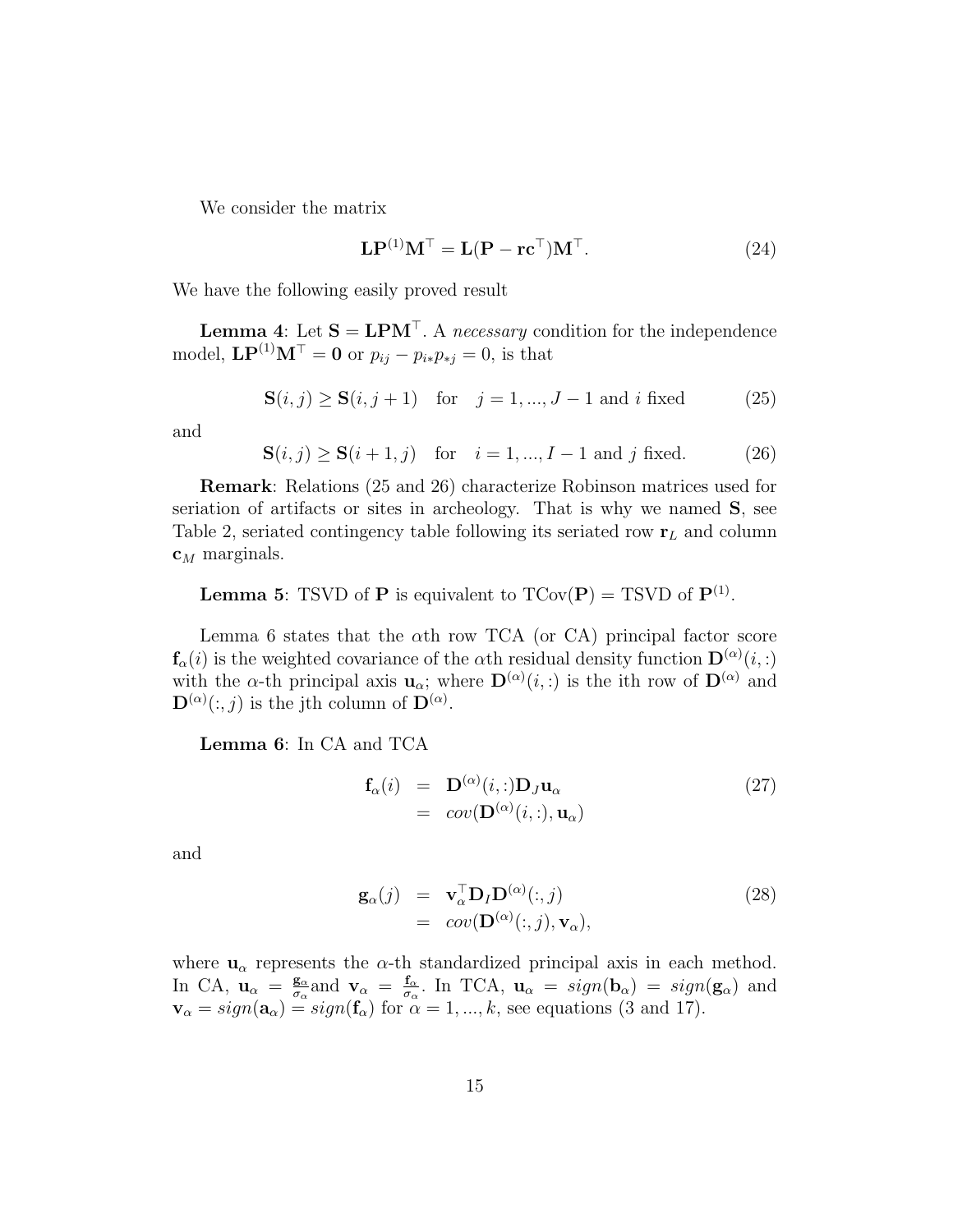Proof: Here, we provide a proof for TCA. We use the transition formula (2) for  $m = 1, ..., k - 1$ ,

$$
\mathbf{a}_{m+1}(i) = \sum_{j} p_{ij}^{(m+1)} \mathbf{u}_{m+1}(j)
$$
  
\n
$$
= \sum_{j} \left[ p_{ij} - p_{i*}p_{*j} - \sum_{\alpha=1}^{m} a_{\alpha}(i)b_{\alpha}(j)/\delta_{\alpha} \right] \mathbf{u}_{m+1}(j)
$$
  
\n
$$
= \sum_{j} \left[ p_{ij} - p_{i*}p_{*j} - \sum_{\alpha=1}^{m} a_{\alpha}(i)b_{\alpha}(j)/\delta_{\alpha} \right] \frac{p_{i*}p_{*j}}{p_{i*}p_{*j}} \mathbf{u}_{m+1}(j)
$$
  
\n
$$
= \sum_{j} \left[ \frac{p_{ij}}{p_{i*}p_{*j}} - 1 - \sum_{\alpha=1}^{m} f_{\alpha}(i)g_{\alpha}(j)/\delta_{\alpha} \right] p_{i*}p_{*j} \mathbf{u}_{m+1}(j), \text{ by (17)},
$$
  
\n
$$
\mathbf{f}_{m+1}(i) = \sum_{j} \left[ \frac{p_{ij}}{p_{i*}p_{*j}} - 1 - \sum_{\alpha=1}^{m} f_{\alpha}(i)g_{\alpha}(j)/\delta_{\alpha} \right] p_{*j} \mathbf{u}_{m+1}(j)
$$
  
\n
$$
= \sum_{j} d_{ij}^{(m+1)} p_{*j} \mathbf{u}_{m+1}(j),
$$

which is the required result (27).

Remark: In CA, due to (16), equation (27), similarly (28), can further be simplified to

$$
\mathbf{f}_{m+1}(i) = \sum_{j} \frac{p_{ij}}{p_{i*}p_{*j}} p_{*j} \mathbf{u}_{m+1}(j)
$$
  
=  $cov(\mathbf{D}(i,:), \mathbf{u}_{m+1}),$ 

a well known result in Bastin et. al. (1980, p.157) or Goodman(1991, p. 1105, eq. A.1.3).

# 5.1 Quantifying the intrinsic quality of a taxicab principal axis

Within the Euclidean framework a measure of the quality of a principal dimension is the proportion (or percentage) of the residual variance explained (or inertia in the case of CA)

$$
\%(\text{explained residual variance by dimension }\alpha) = \frac{100 \sigma_{\alpha}^2}{\sum_{\beta=\alpha}^k \sigma_{\beta}^2}.
$$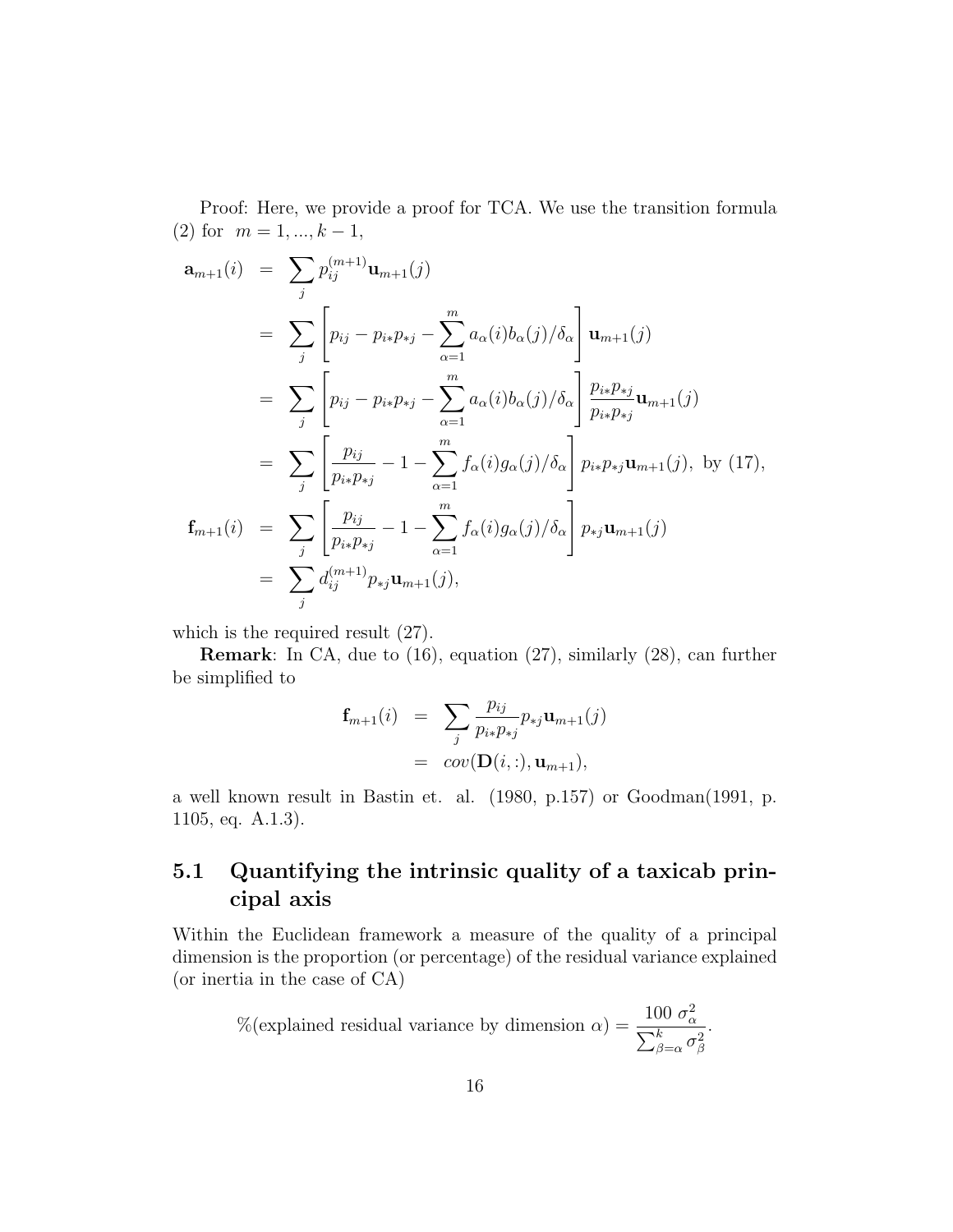This is an extrinsic measure of quality, because it compares the dispersion of a principal axis  $\sigma_{\alpha}^2$  with the residual dispersion  $\sum_{\beta=\alpha}^k \sigma_{\beta}^2$ . In the above equation replacing the  $l_2$  terms by the corresponding  $l_1$  terms, we obtain the measure of intrinsic quality  $QSR_{\alpha}$  expressed in Definition 7.

Let  $S \cup S = I$  be an optimal binary partition of I, and similarly  $T \cup T = J$ be an optimal binary partition of  $J$  for the  $\alpha$ th principal dimension. Thus the data set is divided into four quadrants. We define a new index showing the quality of signs of the residuals (QSR) in each quadrant of the  $\alpha$ th residual cross-covariance matrix  $\mathbf{P}^{(\alpha)}$  for  $\alpha = 1, ..., k$  in (20).

**Definition 7:** For  $\alpha = 1, ..., k$ , the measure of the quality of signs of the residuals in the quadrant  $E \times F \subseteq I \times J$  is

$$
QSR_{\alpha}(E, F) = \frac{\sum_{(i,j) \in E \times F} p_{ij}^{(\alpha)}}{\sum_{(i,j) \in E \times F} |p_{ij}^{(\alpha)}|}, \text{ and by (23)}
$$
  

$$
= \frac{\delta_{\alpha}/4}{\sum_{(i,j) \in E \times F} |p_{ij}^{(\alpha)}|} \text{ for } (E, F) = (S, T) \text{ and } (\overline{S}, \overline{T})
$$
  

$$
= \frac{-\delta_{\alpha}/4}{\sum_{(i,j) \in E \times F} |p_{ij}^{(\alpha)}|} \text{ for } (E, F) = (\overline{S}, T) \text{ and } (S, \overline{T}).
$$

Similarly, a quantification of the quality of signs of the optimal cut of dimension  $\alpha$  is

$$
QSR_{\alpha} = \frac{\delta_{\alpha}}{\sum_{(i,j)} |p_{ij}^{(\alpha)}|}.
$$

**Remark:** The computation of the elements of  $QSR_{\alpha}(E, F)$  are done easily in the following way. We note that the  $\alpha$ th principal axis can be written as

 $u_{\alpha} = u_{\alpha+} + u_{\alpha-}$  by (1),

where  $\mathbf{u}_{\alpha+} = (\mathbf{u}_{\alpha} + \mathbf{1}_J)/2 \in \{0,1\}^J$  and  $\mathbf{u}_{\alpha-} = (\mathbf{u}_{\alpha} - \mathbf{1}_J)/2 \in \{-1,0\}^J$ ; similarly

$$
\mathbf{v}_{\alpha} = \mathbf{v}_{\alpha+} + \mathbf{v}_{\alpha-} \qquad \text{by} \ \ (1),
$$

where  $\mathbf{v}_{\alpha+} = (\mathbf{v}_{\alpha} + \mathbf{1}_I)/2 \in \{0,1\}^I$  and  $\mathbf{v}_{\alpha-} = (\mathbf{v}_{\alpha} - \mathbf{1}_I)/2 \in \{-1,0\}^I$ , and  $\mathbf{1}_I$  designates a column vector of 1's of size I. So

$$
QSR_{\alpha}(S,T) = QSR_{\alpha}(\mathbf{v}_{\alpha+}, \mathbf{u}_{\alpha+})
$$
  
= 
$$
\frac{\delta_{\alpha}/4}{\mathbf{v}'_{\alpha+}abs(\mathbf{X}_{\alpha})\mathbf{u}_{\alpha+}} > 0,
$$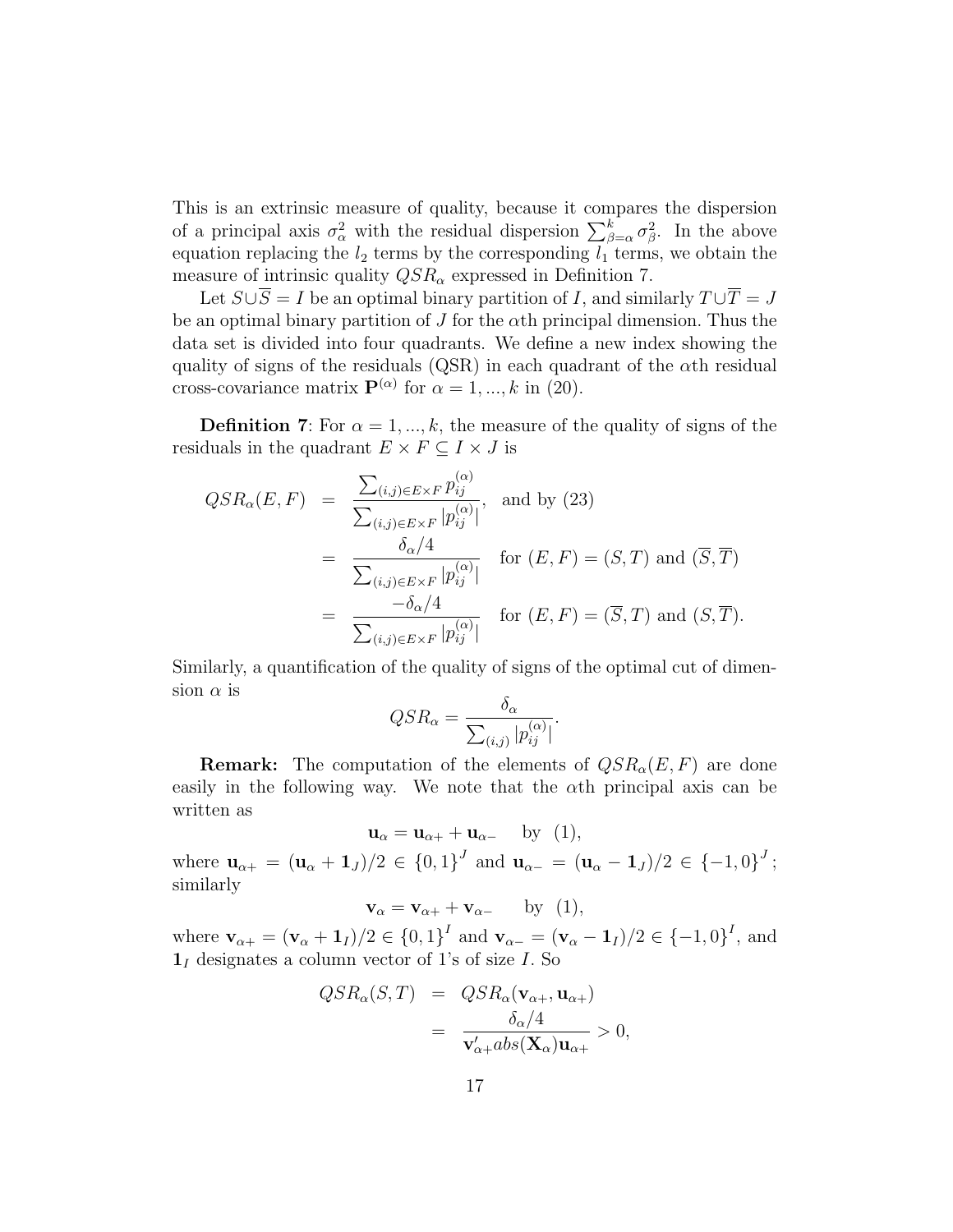$$
QSR_{\alpha}(\overline{S}, \overline{T}) = QSR_{\alpha}(\mathbf{v}_{\alpha-}, \mathbf{u}_{\alpha-})
$$
  
= 
$$
\frac{\delta_{\alpha}/4}{\mathbf{v}_{\alpha-}^{\prime}abs(\mathbf{X}_{\alpha})\mathbf{u}_{\alpha-}} > 0,
$$

$$
QSR_{\alpha}(S,\overline{T}) = QSR_{\alpha}(\mathbf{v}_{\alpha+}, \mathbf{u}_{\alpha-})
$$
  
= 
$$
\frac{\delta_{\alpha}/4}{\mathbf{v}_{\alpha-}^{\prime}abs(\mathbf{X}_{\alpha})\mathbf{u}_{\alpha+}} < 0,
$$

$$
QSR_{\alpha}(\overline{S},T) = QSR_{\alpha}(\mathbf{v}_{\alpha-}, \mathbf{u}_{\alpha+})
$$
  
= 
$$
\frac{\delta_{\alpha}/4}{\mathbf{v}'_{\alpha+}abs(\mathbf{X}_{\alpha})\mathbf{u}_{\alpha-}} < 0,
$$

where  $abs(\mathbf{X}_{\alpha}) = (|X_{\alpha}(i,j)|).$ 

To interpret the above indices, we recall from elementary probability theory the definition of association between two events by defining an index of association  $ass(i, j) = p_{ij} - p_{i*}p_{*j}$  for  $i = 1, ..., I$  and  $j = 1, ..., J$ .

a) When  $ass(i, j) = 0$ , then the *i*th category of the row variable and the jth category of the column variable are not associated (independent).

b) When  $ass(i, j) > 0$ , then the *i*th category of the row variable and the jth category of the column variable are attractively or positively associated; that is, the event  $(i,j)$  occurs more than by chance.

c) When  $ass(i, j) < 0$ , then the *i*th category of the row variable and the jth category of the column variable are repulsively or negatively associated; that is, the event  $(i,j)$  occurs *less* than by chance.

Based on these, the interpretation of the indices becomes evident: for instance,  $QSR_{\alpha}(S,T) > 0$  measures the intensity of the *attractive association* between the subsets S and T; while  $QSR_{\alpha}(\overline{S},T) < 0$  measures the intensity of the *repulsive association* between the subsets  $\overline{S}$  and T.

Allard et al. (2020) used the QSR index to choose between two competing methods of data analysis, TCA and taxicab log-ratio analysis of contingency tables and compositional data.

#### Notation:

 $QSR_{\alpha}(+) = \{QSR_{\alpha}(\mathbf{u}_{\alpha+}, \mathbf{v}_{\alpha+}), QSR_{\alpha}(\mathbf{u}_{\alpha-}, \mathbf{v}_{\alpha-})\}$  $QSR_{\alpha}(-) = \{QSR_{\alpha}(\mathbf{u}_{\alpha+}, \mathbf{v}_{\alpha-}), QSR_{\alpha}(\mathbf{u}_{\alpha-}, \mathbf{v}_{\alpha+})\}$ 

We have the following easily proved result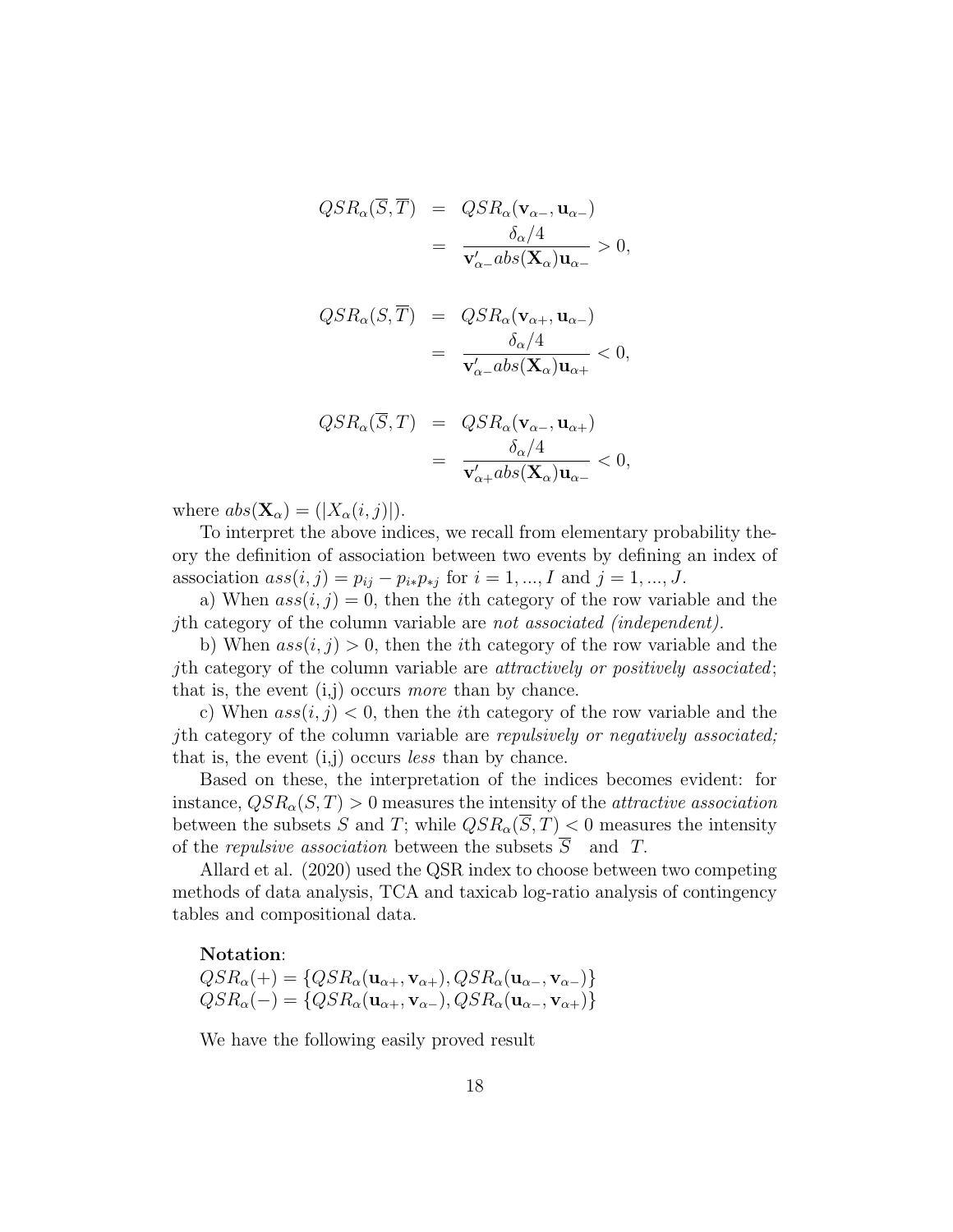**Lemma 8**: a) For  $\alpha = 1, ..., k$ ,  $QSR_{\alpha} = 1$  if and only if  $QSR_{\alpha}(S,T) =$  $-QSR_{\alpha}(S,\overline{T}) = -QSR_{\alpha}(\overline{S},T) = QSR_{\alpha}(\overline{S},\overline{T}) = 1.$ b) For  $\alpha = k$ ,  $QSR_{\alpha} = 1$ .

c) 
$$
(QSR_{\alpha}(S,T)+|QSR_{\alpha}(S,\overline{T})|+|QSR_{\alpha}(\overline{S},T)|+QSR_{\alpha}(\overline{S},\overline{T}))/4 \geq QSR_{\alpha}
$$
.

The proof of part c, is based on the arithmetic-harmonic means inequality which states that for four strictly positive real numbers  $a, b, c$  and d

$$
\frac{a+b+c+d}{4} \ge \frac{4}{\frac{1}{a} + \frac{1}{b} + \frac{1}{c} + \frac{1}{d}};
$$

equality is attained when  $a = b = c = d$ .

# 5.2 Quantifying the intrinsic quality of a principal axis in CA

Let  $\mathbf{D}^{(m)} = (d_{ij}^{(m)})$  be the mth residual density matrix in CA,

$$
d_{ij}^{(m+1)} = \frac{p_{ij}}{p_{i*}p_{*j}} - 1 - \sum_{\alpha=1}^{m} f_{\alpha}(i)g_{\alpha}(j)/\sigma_{\alpha}
$$
 (29)  

$$
= \frac{p_{ij}}{p_{i*}p_{*j}} - 1 - \sum_{\alpha=1}^{m} \sigma_{\alpha}v_{\alpha}(i)u_{\alpha}(j) \text{ for } m = 1, ..., k - 1,
$$

where  $\mathbf{u}_{\alpha} = \frac{\mathbf{g}_{\alpha}}{\sigma_{\alpha}}$  $\frac{\mathbf{g}_{\alpha}}{\sigma_{\alpha}}$  and  $\mathbf{v}_{\alpha} = \frac{\mathbf{f}_{\alpha}}{\sigma_{\alpha}}$  $\frac{f_{\alpha}}{\sigma_{\alpha}}$  represent the  $\alpha$ th standardized principal axis coordinates in CA.

Let  $\mathbf{Q}^{(m)} = (q_{ij}^{(m)})$  be the mth residual cross-covariance matrix in CA obtained from (29),

$$
q_{ij}^{(m+1)} = p_{i*}p_{*j}d_{ij}^{(m+1)}
$$
  
=  $p_{ij} - p_{i*}p_{*j} - \sum_{\alpha=1}^{m} \sigma_{\alpha} p_{i*}p_{*j}v_{\alpha}(i)u_{\alpha}(j)$  for  $m = 1, ..., k - 1$ . (30)

#### 5.2.1  $CA\_\text{QSR}$  indices

Let  $S \cup \overline{S} = I$  be an optimal binary principal axis partition of I, and similarly  $T \cup \overline{T} = J$  be an optimal principal axis partition of J by CA. Thus the residual covariance matrix is divided into four quadrants:  $S = \{i : v_{\alpha}(i) \ge 0\}$  and  $T = \{j : u_\alpha(j) \ge 0\}$ . Based on the observation that both  $q_{ij}^{(m+1)}$  and  $p_{ij}^{(m+1)}$ ij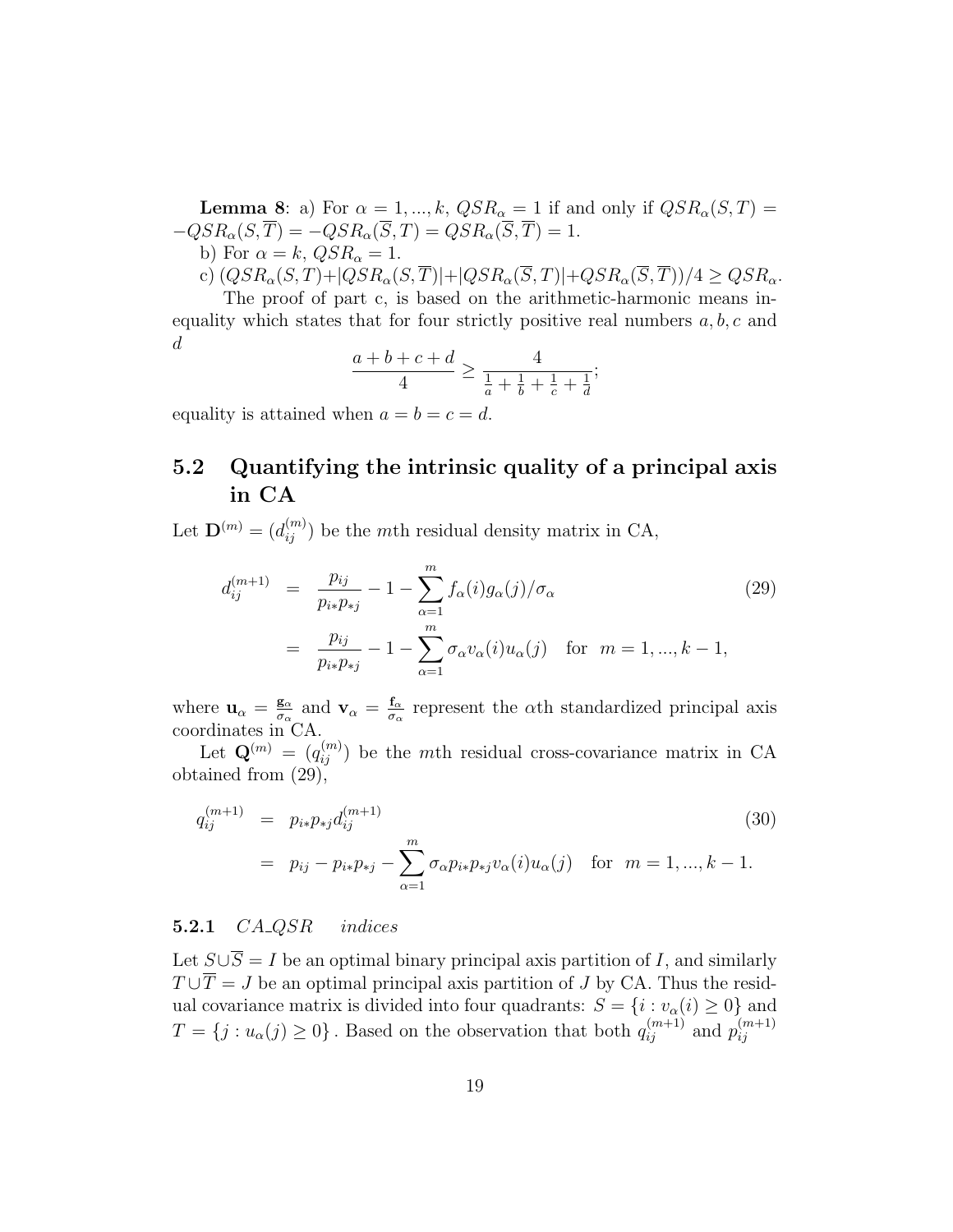are double centered, we can quantify the intrinsic quality of CA principal dimension by replacing  $p_{ij}^{(m+1)}$  by  $q_{ij}^{(m+1)}$  in subsection 5.1, and obtain  $CA\_QSR$ measures.

**Definition 9:** For  $\alpha = 1, ..., k$ , the CA measure of the quality of signs of the residuals in the quadrant  $E \times F \subseteq I \times J$  is

$$
CA\_\mathcal{QSR}_{\alpha}(E,F) = \frac{\sum_{(i,j)\in E\times F} q_{ij}^{(\alpha)}}{\sum_{(i,j)\in E\times F} |q_{ij}^{(\alpha)}|}
$$
  
= 
$$
\frac{\varpi_{\alpha}/4}{\sum_{(i,j)\in E\times F} |q_{ij}^{(\alpha)}|}
$$
 for  $(E,F) = (S,T)$  and  $(\overline{S},\overline{T})$   
= 
$$
\frac{-\varpi_{\alpha}/4}{\sum_{(i,j)\in E\times F} |p_{ij}^{(\alpha)}|}
$$
 for  $(E,F) = (\overline{S},T)$  and  $(S,\overline{T})$ .

for  $E = S$  and  $\overline{S}$ , and,  $F = T$  and  $\overline{T}$ . Similarly the CA measure of the quality of signs of principal dimension  $\alpha$  is

$$
CA\_\text{QSR}_\alpha = \frac{\varpi_\alpha}{\sum_{(i,j)} |q_{ij}^{(\alpha)}|},
$$

where

$$
\varpi_{\alpha} = sign(\mathbf{f}'_{\alpha}) \mathbf{Q}^{(\alpha)} sign(\mathbf{g}_{\alpha})
$$
\n
$$
= \sum_{i=1}^{I} \sum_{j=1}^{J} sign(f_{\alpha}(i)) sign(g_{\alpha}(j)) q_{ij}^{(\alpha)}
$$
\n
$$
= 4 \sum_{(i,j) \in E \times F} sign(f_{\alpha}(i)) sign(g_{\alpha}(j)) q_{ij}^{(\alpha)},
$$
\n(31)

for  $E = S$  and  $\overline{S}$ , and,  $F = T$  and  $\overline{T}$ .

Note that equations (31) and (23) are similar, and they follow from the important observation that both residual cross-covariance matrices  $q_{ij}^{(m)}$  and  $p_{ij}^{(m)}$  for  $m = 1, ..., k$  are double centered. Furthermore, the  $C A \_Q S R$  indices satisfy the three properties in Lemma 8.

We have the following

**Lemma 10**: a) When both CA and TCA produce the same binary partition (cut) of the set of column and the set of row variables of the crosscovariance matrix  $\mathbf{P}^{(1)}$ , then  $C A \_ Q S R_1 = Q S R_1$  and  $C A \_ Q S R_1 (E, F) =$  $QSR_1(E, F)$  for  $E = S$  and  $\overline{S}$ , and,  $F = T$  and  $\overline{T}$ . Thus  $\delta_1 = \varpi_1$ .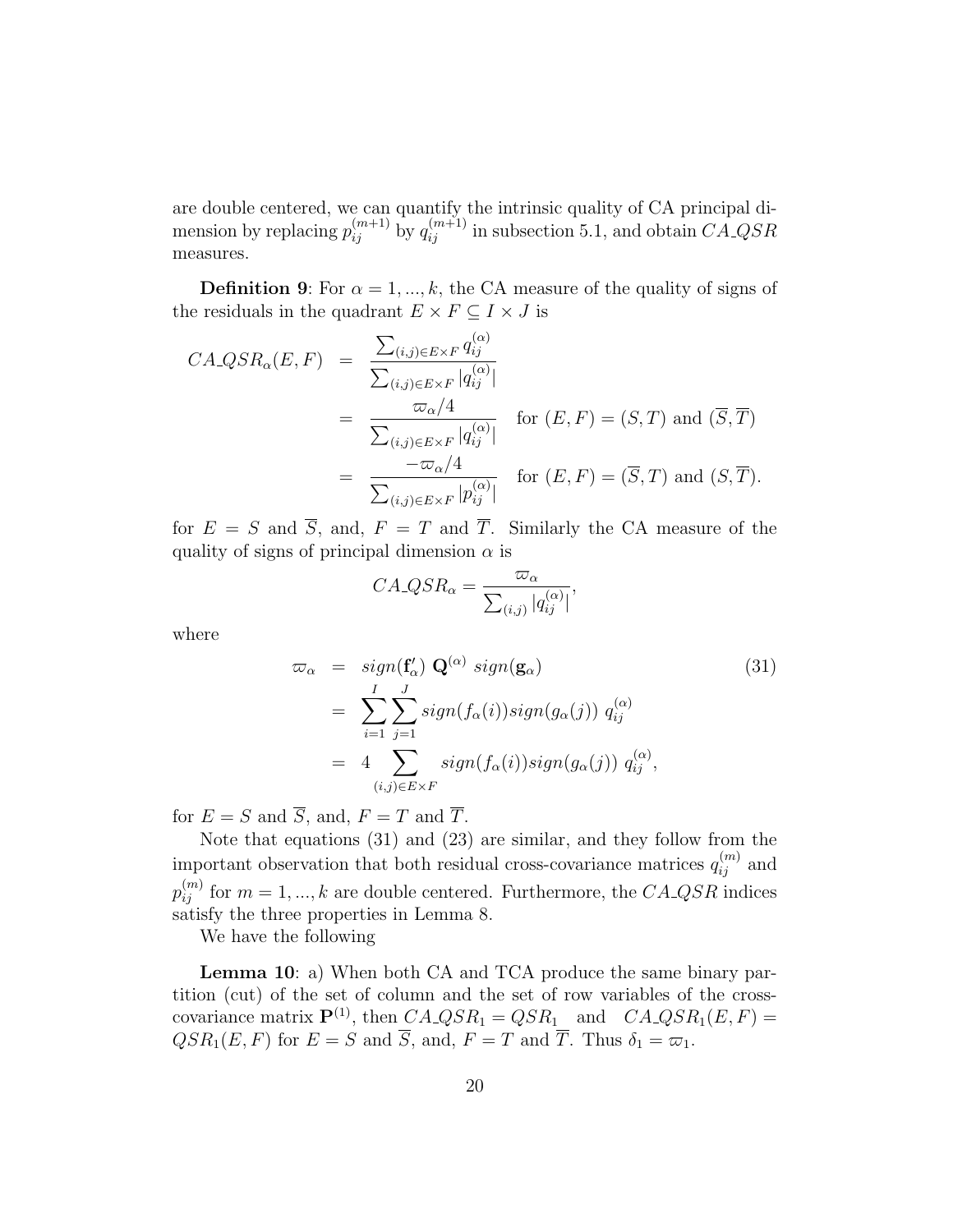The proof is evident based on the fact that  $p_{ij}^{(1)} = q_{ij}^{(1)} = p_{ij} - p_{i*}p_{*j}$ . Note that for  $\alpha \neq 1$ ,  $p_{ij}^{(\alpha)} \neq q_{ij}^{(\alpha)}$ .

b) When CA and TCA produce different binary partitions of the set of column or the set of row variables of the cross-covariance matrix, then  $\overline{\omega}_1 < \delta_1.$ 

The proof is evident, for TCA maximizes  $\delta_1$ .

#### 5.2.2 Absolute and relative contributions of a quadrant in CA

A better known decomposition, similar to (31), where CA is interpreted as Hotelling's canonical correlation analysis, is:

$$
\sigma_{\alpha} = \mathbf{v}_{\alpha}' \mathbf{P} \mathbf{u}_{\alpha}
$$
  
\n
$$
= \mathbf{v}_{\alpha}' \mathbf{Q}^{(\alpha)} \mathbf{u}_{\alpha} \text{ by (16)},
$$
  
\n
$$
= \sum_{i=1}^{I} \sum_{j=1}^{J} v_{\alpha}(i) u_{\alpha}(j) q_{ij}^{(\alpha)}
$$
  
\n
$$
= \sum_{F=T, \overline{T}} \sum_{E=S, \overline{S}} \sum_{(i,j) \in S \times T} v_{\alpha}(i) u_{\alpha}(j) q_{ij}^{(\alpha)}.
$$
 (32)

Equation (32) shows that, the dispersion measure  $\sigma_{\alpha} = corr(\mathbf{v}_{\alpha}, \mathbf{u}_{\alpha})$  is a weighted correlation measure, and is decomposed into four positive parts, each part representing the absolute contribution of a quadrant  $E \times F$  to  $\sigma_{\alpha}$ . From the four positive parts in (32), we define the signed absolute (respectively relative) contribution of the quadrant  $sACQ$  (respectively  $sRCQ$ ) to  $\sigma_\alpha$ 

$$
sACQ_{\alpha}(E,F) = \sum_{(i,j)\in E\times F} sign(v_{\alpha}(i))sign(u_{\alpha}(j))v_{\alpha}(i)u_{\alpha}(j)q_{ij}^{(\alpha)},
$$

and

$$
sRCQ_{\alpha}(E,F) = sACQ_{\alpha}(E,F)/\sigma_{\alpha},
$$

for  $E = S$  and  $\overline{S}$ , and,  $F = T$  and  $\overline{T}$ .

Similarly we define the signed residual contribution  $sRES_{\alpha}$  to be

$$
sRES_{\alpha} = \sum_{F=T,\overline{T}} \sum_{E=S,\overline{S}} sACQ_{\alpha}(E,F),
$$

which can be interpreted as a global index of attractive or repulsive association of a CA principal dimension.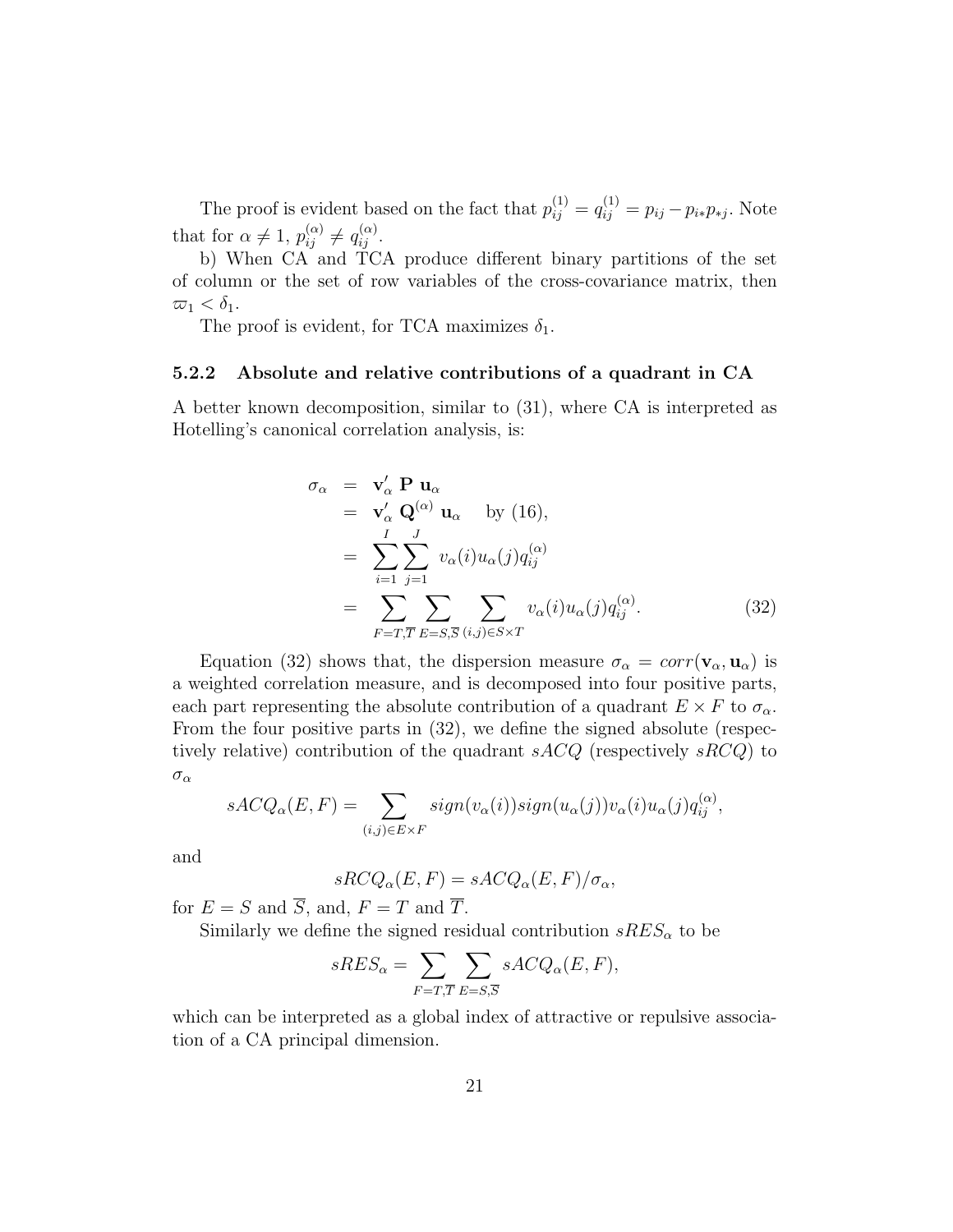#### 5.2.3 Two blocks diagonal contingency tables

Here we discuss the particular case of contingency tables which have two blocks diagonal structure; that is, for binary partitions  $I = I_1 \cup I_2$  and  $J = J_1 \cup J_2$ ,  $p_{ij} = 0$  for  $(i, j) \in I_1 \times J_2$  and  $(i, j) \in I_2 \times J_1$ . Then a well-known result due to Benzécri (1973, p. 188-190) or Bastin et. al. (1980, pp. 174-179) is

**Theorem 10:** (Benzécri): A contingency table has two blocks diagonal structure if and only if  $\sigma_1 = 1$ ; moreover,  $f_1(i) = g_1(j) = c_1$  for  $(i, j) \in I_1 \times J_1$ and  $f_1(i) = g_1(j) = c_2$  for  $(i, j) \in I_2 \times J_2$ , where  $c_1$  and  $c_2$  are constants.

Corollary 11: If  $\sigma_1 = 1$ , then a)  $CA\_QSR_1(\mathbf{v}_{1+}, \mathbf{u}_{1-}) = CA\_QSR_1(\mathbf{v}_{1-}, \mathbf{u}_{1+}) = -1;$ b)  $sACQ_1(\mathbf{v}_{1+}, \mathbf{u}_{1-}) = sACQ_1(\mathbf{v}_{1-}, \mathbf{u}_{1+}).$ 

#### Remark:

a) Benzécri (1973, p. 188-190) generalized the result of Theorem 10 to k-blocks diagonal contingency tables.

b) Benzécri (1973, p.189-190) observed that it is rare to have  $\sigma_1 = 1$ , but not uncommon to have  $\sigma_1^2 \geq 0.7$ ; then in these cases the structure of the contingency table may be either *quasi-two blocks diagonal*, where few cells will be nonzero in the quadrants  $I_1 \times J_2$  and  $I_2 \times J_1$ ; or not, see Benzécri (1973, p.246) and Choulakian and de Tibeiro (2013).

Rodent species abundance data set, discussed in the next section provides an example of a sparse contingency table having quasi-two blocks diagonal structure; furthermore, it shows that  $\sigma_1 = 1$  is a sufficient condition but not necessary to have  $minC A \_Q S R_1(-) = -1$ .

### 5.3 Two new unified formulas

Choulakian (2006) showed that both CA and TCA satisfy few fundamental identical formulas -such as data reconstruction formula (14) and the transition formulas (27, 28) of Lemma 6, even though mathematically they are different. This paper extends the similarity of both methods by showing that the dispersion measures also can be represented in a common form. For  $\alpha = 1, ..., k$ 

$$
\varpi_{\alpha} \text{ and } \delta_{\alpha} = \sum_{(i,j) \in I \times J} sign(f_{\alpha}(i)) sign(g_{\alpha}(j)) p_{i*} p_{*j} d_{ij}^{(\alpha)},
$$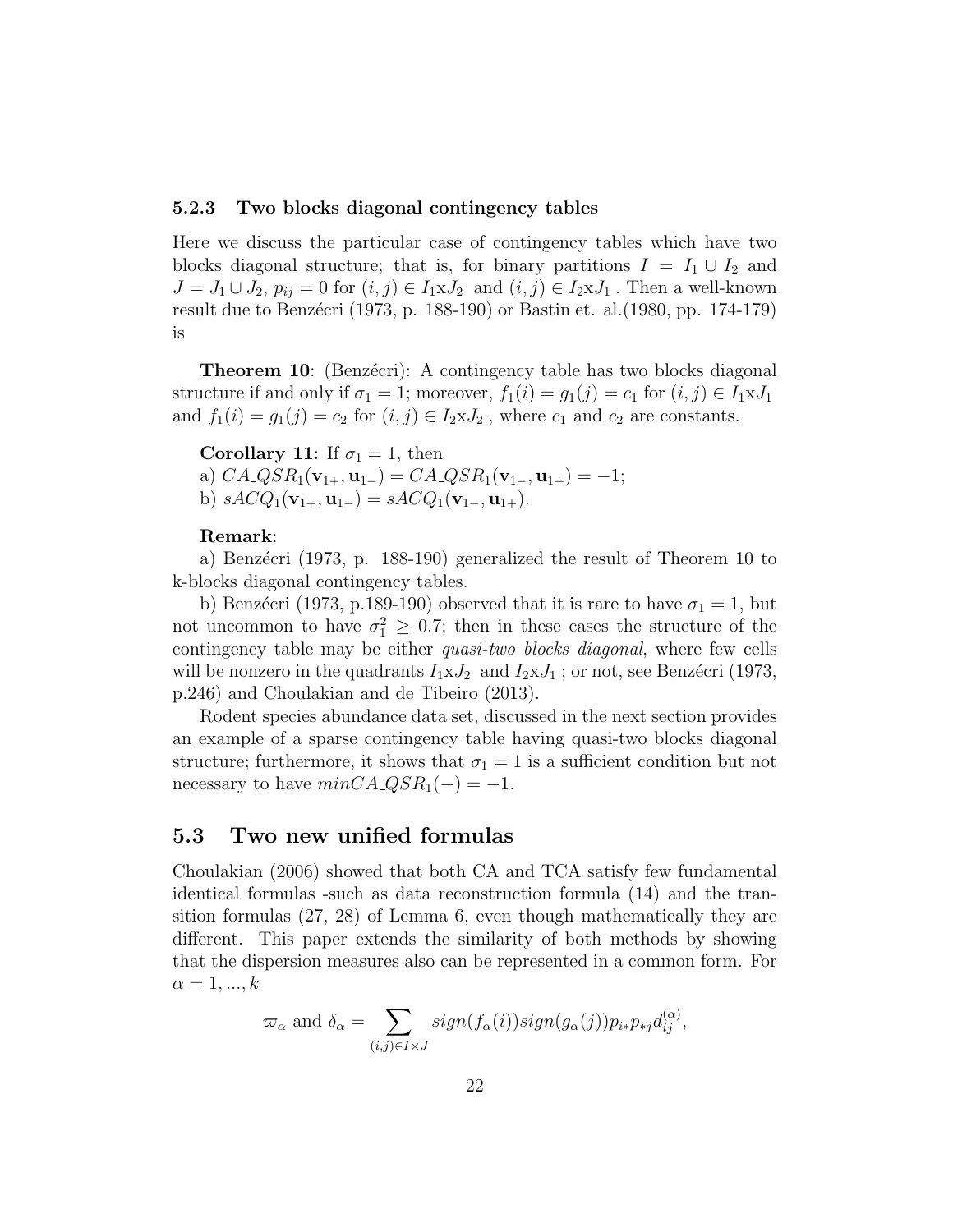and

$$
\sigma_{\alpha}
$$
 and  $\delta_{\alpha} = \sum_{(i,j)\in I\times J} v_{\alpha}(i)u_{\alpha}(j)p_{i*}p_{*j}d_{ij}^{(\alpha)}$ .

### 5.4 Uncomparability of CA and TCA contribution maps

CA and TCA maps, Figures 1 and 2, are comparable because they are based on the same data reconstruction formula (14)

$$
\frac{p_{ij}}{p_{i*}p_{*j}} - 1 = \sum_{\alpha=1}^k f_{\alpha}(i)g_{\alpha}(j)/\gamma_{\alpha},
$$

where  $\gamma_{\alpha}^2 = \sigma_{\alpha}^2 = \sum_{i=1}^I p_{i*} f_{\alpha}(i)^2 = \sum_{j=1}^J p_{*j} g_{\alpha}(j)^2$  in CA and  $\gamma_{\alpha} = \delta_{\alpha} =$  $\sum_{i=1}^{I} p_{i*} |f_{\alpha}(i)| = \sum_{j=1}^{J} p_{*j} |g_{\alpha}(j)|$  in TCA. Figures 1 and 2 are obtained by plotting the coordinates  $(f_1(i), f_2(i))$  and  $(g_1(j), g_2(j))$ .

Figures 3 and 4 representing TCA and CA contribution maps are not comparable, because they do not represent the same object.

TCA contribution (TCov) is the factoring of the cross-covariance matrix by TSVD:

$$
p_{ij} - p_{i*}p_{*j} = \sum_{\alpha=1}^k a_{\alpha}(i)b_{\alpha}(j)/\delta_{\alpha},
$$

where  $\delta_{\alpha} = \sum_{i=1}^{I} |a_{\alpha}(i)| = \sum_{j=1}^{J} |b_{\alpha}(j)|$  for  $\alpha = 1, ..., k$ . CA contribution is the factoring of the chi-square residuals by SVD:

$$
\frac{p_{ij} - p_{i*}p_{*j}}{\sqrt{p_{i*}p_{*j}}} = \sum_{\alpha=1}^k a_{\alpha}(i)b_{\alpha}(j)/\sigma_{\alpha},
$$

where  $\sigma_{\alpha}^2 = \sum_{i=1}^I |a_{\alpha}(i)|^2 = \sum_{j=1}^J |b_{\alpha}(j)|^2$  for  $\alpha = 1, ..., k$ ; this is symmetric scaling, different from the one used by Greenacre (2013).

Figures 3 and 4 are obtained by plotting the coordinates  $(a_1(i), a_2(i))$  and  $(b_1(j), b_2(j))$ . We observe that TCov map really represents TCA contribution plot, while CA contribution map represents only the orderings of the points according to their contributions. A really representative CA contribution plot should be based on the coordinates  $a_{\alpha}(i)^2 \operatorname{sign}(a_{\alpha}(i))$  or  $b_{\alpha}(j)^2 \operatorname{sign}(b_{\alpha}(j))$ .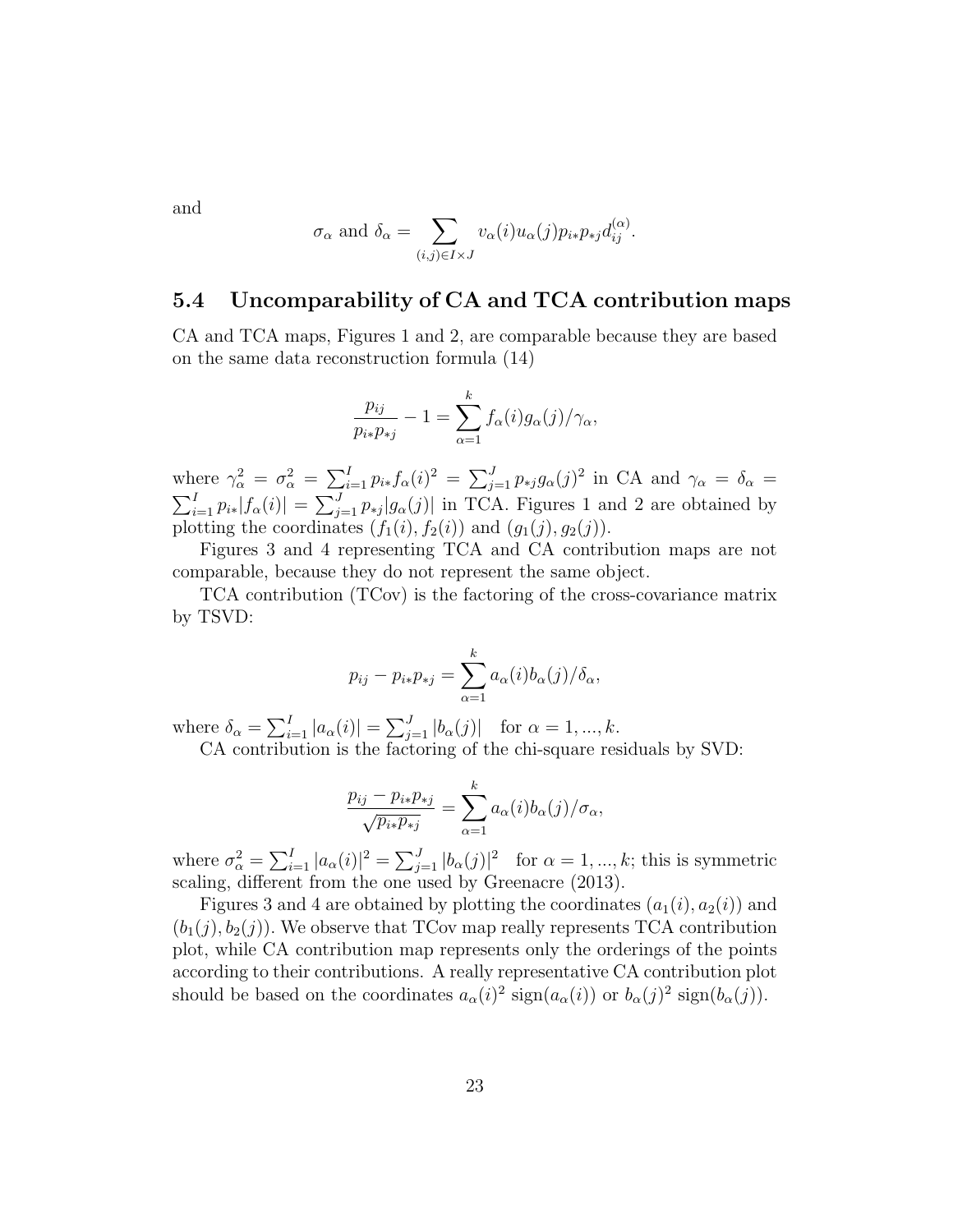# 6 Applications

In this section First we revisit WS data set in detail; then consider briefly two other data sets.

### 6.1 WS brand-attribute count data

Table 3 displays the quality of signs of residuals  $(QSR)$  measures in % of WS data: We use it to choose the number of principal dimensions. Our interest focuses on  $maxQSR_{\alpha}(+)$ , because maps essentially reflect attractive association between two optimal subsets of the row and column categories. The first two with values of 100% and above 89.29% are significant compared to the 3rd with value of 63.55%. QSR values,  $CA\_\text{QSR}_2 = 75.6\% > QSR_2 = 75.6\%$ 72.99%, show that the CA map is slightly preferable to the TCA map. Given that CA and TCA maps Figures 1 and 2 are very similar, we use TCov-TCA framework, introduced in this essay, to interpret this data set; for there is a lot of literature on the interpretation of CA maps, starting with the pioneering work of Benzécri (1973, Vol.2, chapter 2) and the few references that we cited in the introduction.

| $\alpha$ | $QSR_{\alpha}(+)$                | $QSR_{\alpha}(-)$             | $QSR_{\alpha}$                   | $\delta_{\alpha}$ |
|----------|----------------------------------|-------------------------------|----------------------------------|-------------------|
|          | (100, 52.05)                     | $(-52.65, -87.07)$            | 67.01                            | 0.0476            |
| 2        | (65.62, 89.29)                   | $(-84.01, -60.77)$            | 72.99                            | 0.0318            |
| 3        | (62.50, 63.55)                   | $(-78.88, -62.65)$            | 66.25                            | 0.0203            |
| 4        | (58.13, 64.54)                   | $(-46.90, -80.23)$            | 60.17                            | 0.0130            |
| $\alpha$ | $C A_{\alpha} Q S R_{\alpha}(+)$ | $C A \_Q S R_{\alpha}(-) C A$ | $C A \triangleleft S R_{\alpha}$ | $\varpi_{\alpha}$ |
|          | (100, 52.05)                     | $(-52.65,-87.07)$             | 67.01                            | 0.0476            |
| 2        | (67.95, 89.80)                   | $(-90.24, -62.60)$            | 75.60                            | 0.0312            |
| 3        | (58.20, 44.56)                   | $(-49.68, -59.46)$            | 52.24                            | 0.0155            |
| 4        | (88.57, 48.59)                   | $(-57.37, -69.26)$            | 62.76                            | 0.0130            |

Table 3: QSR values (in  $\%$ ) of WS data for the first 4 dimensions.

Figure 3 represents taxicab interbattery analysis TCov map, which can also be interpreted as TCA contribution map. In Figure 3, brand  $i$  is represented by the principal coordinates  $(a_1(i), a_2(i))$ , and attribute j is represented by the principal coordinates  $(b_1(j), b_2(j))$ .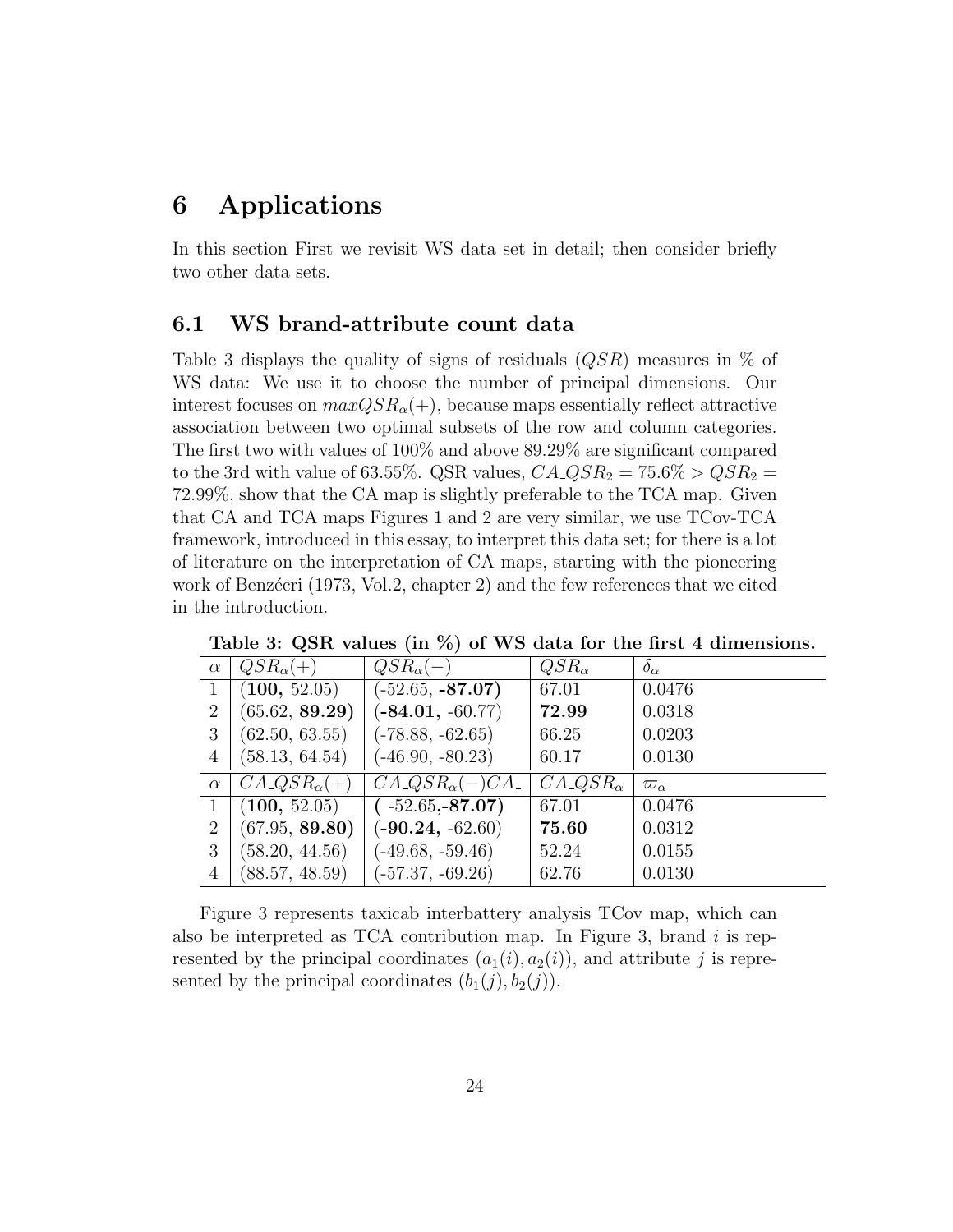|                   |            |         |                | Attribute    |          |        |          |           |                   |
|-------------------|------------|---------|----------------|--------------|----------|--------|----------|-----------|-------------------|
| Company           | innovative | trusted | rapport        | efficient    | solution | leader | relevant | essential | $\mathbf{a}_1(i)$ |
| Nokia             | 60         | 5       | $-12$          | $-12$        | $-11$    | 8      | $-12$    | $-27$     | 129               |
| Oracle            | 25         | 3       | $^{-3}$        | $-1$         | $-6$     | 11     | $-16$    | $-12$     | 57                |
| A                 | 4          |         | ,              | 5            | 11       | $-18$  | $-7$     | $-6$      | 15                |
| B                 | 3          |         | 3              |              | - 1      | $-6$   | $-4$     | $-2$      | 13                |
| E,                |            |         |                |              | $\Omega$ | $-2$   | $-2$     | $-1$      | 10                |
|                   |            |         |                |              | -        | -1     | ÷        | $-2$      |                   |
| G                 |            | 2       | $\overline{2}$ | $-1$         | $-1$     | $-3$   | $-1$     |           | h.                |
|                   | $\Omega$   | -       | 3              | 0            | 3        | $-5$   | $\Omega$ |           | $-2$              |
|                   | $-13$      |         | $-10$          | $-13$        | 8        | 10     | $-2$     | 20        | $-25$             |
|                   | $-37$      | 8       | 6              | $\mathbf{2}$ | 16       | $-6$   | 12       |           | $-58$             |
| H                 | $-17$      | $-13$   |                | 6            | $-4$     | 3      | 17       |           | $-60$             |
| Fedex             | $-30$      | $-16$   | $\overline{2}$ | 11           | $-14$    | 9      | 17       | 20        | $-93$             |
| $\mathbf{b}_1(j)$ | 194        | 44      | $-4$           | $-10$        | $-18$    | $-23$  | $-86$    | $-98$     |                   |

Table 4: WS Covariance matrix  $(\times 10^4)$  seriated along its first TCOV principal coordinates.

#### 6.1.1 Interpretation of the first principal dimension of TCov map

Table 4 displays the cross-covariance matrix seriated along its first TCov principal coordinates; where we clearly also observe the four principal quadrants for  $\alpha = 1$ .

Let  $T = \{innovative, trusted\}$  and  $S = \{Nokia, Oracle, A, B, C, G\}$ for the first principal dimension. In Table 4 we observe that the covariance values in  $S \times T$  quadrant are all positive; and that is the reason that  $\maxQSR_1(+) = 100\%$ , the highest attainable value. Similarly one observes that for the first two principal dimensions  $minQSR_{\alpha}(-)$  are  $-87.07\%$  and −84.04%, relatively significant values compared to the lower bound −100%. The first taxicab dispersion measure, displayed in Table 3, is  $\delta_1 = 0.0476$  =  $\sum$ 12  $i=1$  $|a_1(i)| = \sum$ 8  $i=1$  $|b_1(j)|$  by (18). The last column and the last row of Table 4 display the signed absolute contributions  $a_1(i)$  and  $b_1(j)$  to  $\delta_1$ , that according to Benzécri (1973, p.47) assist in the interpretation of the first factor. So the relative contribution (RC) of innovative to the first factor is  $RC_1(innovative) = 194/476 = 0.41 \le 0.5$ , a very high value indeed. Similarly the  $RC_1(relevant \text{ or } essential) = (98 + 86)/476 = 0.39 \leq 0.5$ , a very high value. In  $TCov(\mathbf{P})$ , the attainable upper bound of a RC of a coordinate  $a_{\alpha}(i)$  or  $b_{\alpha}(j)$  is 0.5 by equation (22). So the first principal dimension represents the factor opposing *(innovative* associated with *Nokia,* and with lesser degree with *Oracle*) to (*relevant-essential* associated with the brands  $Fedex$ ,  $H$  and  $F$ ). Furthermore, the cross- covariance matrix in Table 4 informs us more about this opposition:  $cov(Nokia, innovative)=60$ and  $cov(Oracle, innovative)=25$ , while  $cov(F, innovative)=37$ ,  $cov(Fedex,$  $innovative$ )=-30, and  $cov(H, innovative)$ =-17. Note that in particular the intensity of the negative covariances, representing the three major repulsive associations, can not be assessed in Figure 2. So, to assess quantitatively an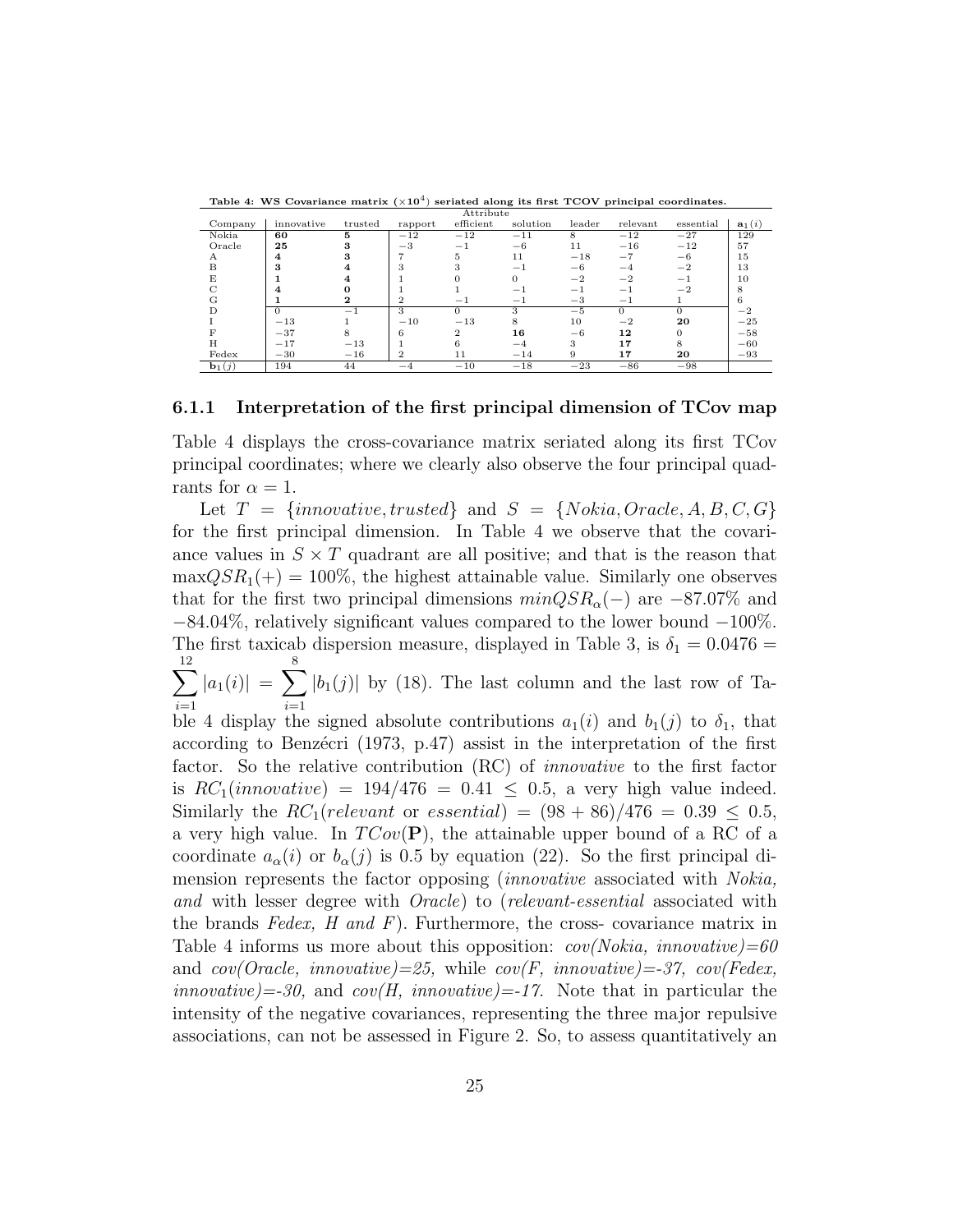association between a row and a column, one has to follow Collins advice and look at the value in a table of numbers.

Furthermore, examining the seriated Table 2, we see that the last three brands Fedex, H and F do not have any molehills: they satisfy equation  $(25)$ of Lemma 4, and they have quite large marginal weights.

### 6.1.2 Interpretation of the second principal dimension of TCov map

Table 5 displays the residual cross-covariance matrix  $\mathbf{P}^{(2)}$  seriated along its 2nd TCov principal coordinates: It shows that the second principal or latent variable is based on the opposition between (leader-innovative associated essentially with *Nokia*) and *(solution-rapport-trusted* associated with brands  $F$  and  $A$ ).

Figure 2 shows that each of the brands  $\{C, G, D, E, B\}$  have very small almost insignificant contributions either to the first or to the second principal dimensions; and this is also evident in Tables 4 and 5.

|          |        | $\sqrt{2}$ |           |           |           | -------- |               |          |          |
|----------|--------|------------|-----------|-----------|-----------|----------|---------------|----------|----------|
|          |        |            |           | Attribute |           |          |               |          |          |
| Company  | leader | innovative | essential | relevant  | efficient | trusted  | rapport       | solution | $a_2(i)$ |
| Nokia    | 14     |            | $-0$      | 12        | $-9$      | $-7$     | $-11$         | $-6$     | 65       |
| fedex    | 5      |            | -         | $+0$      | $-9$      | $-8$     | $\mathcal{D}$ | $-17$    | 29       |
|          | 9      |            | 15        |           | $-14$     |          | $-10$         |          | 28       |
| Н        | $-0$   |            | $-4$      |           | 5         | $-8$     |               |          | 19       |
| Oracle   | 14     |            | $-0$      | $-6$      | $\lceil$  | $-2$     | $-3$          | -4       | 17       |
|          | $-1$   |            | - 1       |           |           | $-0$     |               | - 1      | $-1$     |
|          | $-3$   | $-2$       |           |           | - 1       |          |               |          | -4       |
|          | $-2$   | $-3$       |           |           | $\Omega$  |          |               |          | $-9$     |
|          | $-5$   |            |           | -0        | $-0$      |          |               |          | $-10$    |
| R        | $-5$   | $-2$       |           | -2        |           |          |               |          | $-18$    |
|          | $-17$  | $-2$       | $-3$      | -4        | Ð.        |          |               | 12       | $-52$    |
|          | -9     | $-13$      | $-12$     |           |           | 13       |               | 14       | $-66$    |
| $b_2(j)$ | 83     | 42         | 24        | 10        | $-18$     | $-42$    | $-45$         | $-53$    |          |

Table 5: WS  $P^{(2)}$  matrix  $(\times 10^4)$  seriated along its second TCOV principal coordinates.

#### 6.1.3 TCA map

Equation (17) shows that the TCA map, Figure 2, is a change of scale of the TCov map, Figure 3. In Figure 2, brand  $i$  is represented by the principal coordinates  $(f_1(i), f_2(i))$ , and attribute j is represented by the principal coordinates  $(g_1(j), g_2(j))$ . The first row and column principal coordinates are given in Table 6 in decreasing order, and accordingly the  $(density - 1 = \frac{p_{ij}}{p_{i*}p_{*j}} - 1)$ values of the attribute and brand categories are displayed in Table 6. However, the relative position of some brands and attributes in Figure 2 are completely different in Figure 3. For instance, in TCA map Figure 2 on dimension 1 the *brand*  $C$  seems to be much more important than the brands Oracle or Nokia: By Lemma 6, the covariance of brand C with the first factor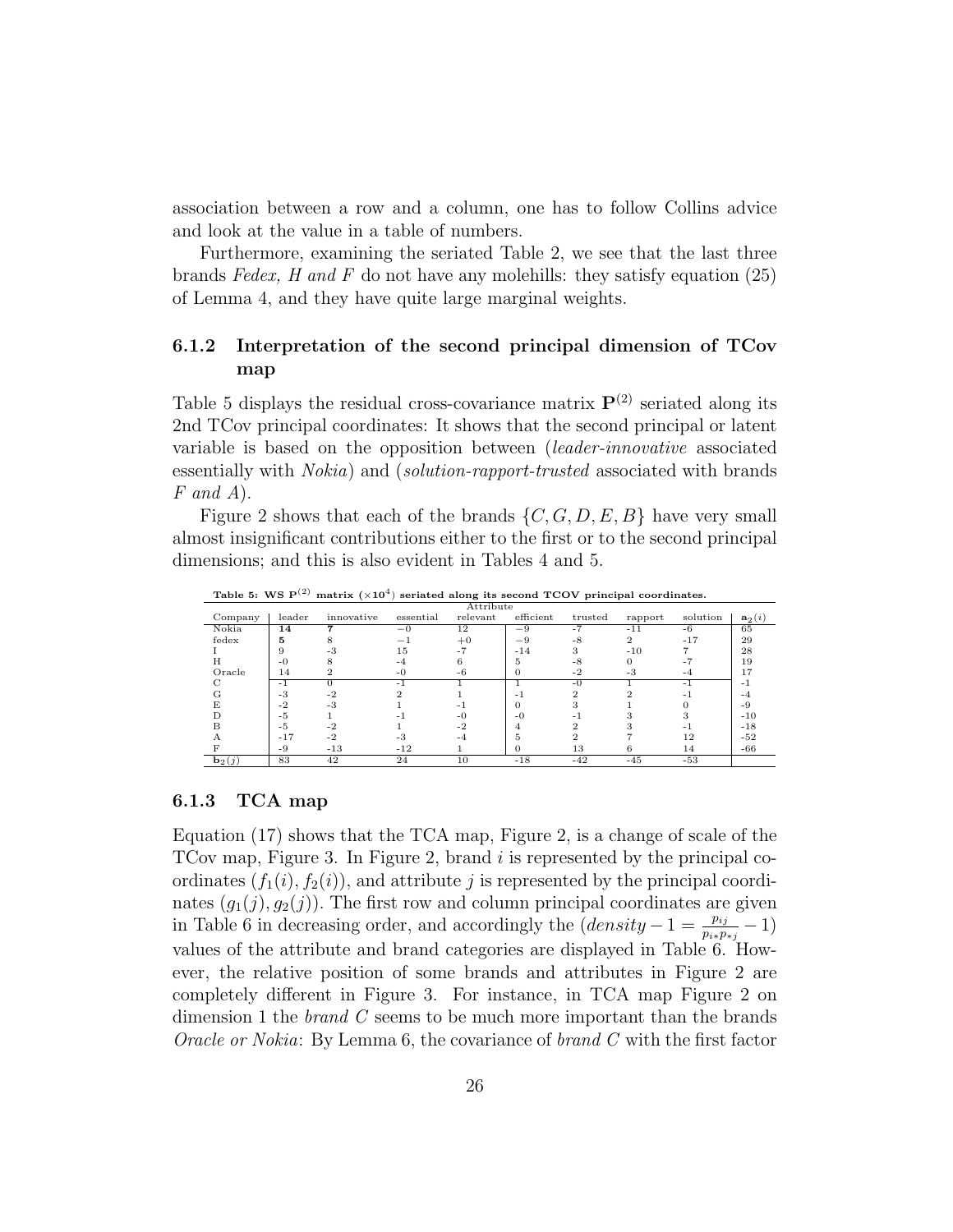is  $f_1(C) = 13/100$ , which is much larger than  $f_1(Nokia) = 9.3/100$ ; while in TCov map Figure 3 it is the opposite, the contributions are  $a_1(C) = 8/10000$ and  $a_1(Nokia) = 129/10000$ . This aspect is the cause of confusion and difficulty in the interpretation of CA or TCA maps. Lemma 6 helps us to explain this fact: The brand C is strongly associated with the latent variable innovative, but it does not contribute to the construction of this latent variable. While *Nokia* is *moderately associated* with the latent variable *innovative*, even though it constructs this latent variable; because it also constructs the 2nd principal dimension. That is, the TCov map helps us to identify rows or columns that essentially contribute to the formation of a latent variable, while the TCA map shows us the rows and the columns which are highly associated with the latent variables defined by the TCov decomposition.

|          |            |              |                 | Attribute      |          |        |          |           |          |
|----------|------------|--------------|-----------------|----------------|----------|--------|----------|-----------|----------|
| Company  | innovative | trusted      | rapport         | efficient      | solution | leader | relevant | essential | $f_1(i)$ |
| С        | 54         | 4            | 9               | 6              | $-13$    | $-17$  | $-9$     | $-67$     | 13       |
| Oracle   | 40         |              | $-4$            | $-1$           | $-9$     | 14     | $-23$    | $-38$     | 10       |
| В        | 21         | 17           | 19              | 17             | $-7$     | $-32$  | $-28$    | $-29$     | 10       |
| E        | 7          | 24           | 6               | $\Omega$       | $-1$     | $-18$  | $-19$    | $-10$     | 9.4      |
| Nokia    | 39         | $\mathbf{2}$ | $-6$            | $-6$           | $-6$     | 4      | $-7$     | $-34$     | 9.3      |
| G        | 7          | 16           | 18              | $-10$          | $-12$    | $-24$  | $-5$     | 16        | 6.8      |
| А        | 10         | 5            | 12              | 8              | 24       | $-32$  | $-14$    | $-25$     | 3.8      |
| D        |            | $-5$         | $1\overline{5}$ | Ξ,             | 22       | $-26$  | $\Omega$ | $-6$      | $-1.5$   |
| H        | $-7$       | $-4$         | $\Omega$        | $\overline{2}$ | $-2$     |        | 6        |           | $-2.7$   |
|          | $-14$      |              | $-9$            | $-10$          | 7        | Q      | $-2$     | 42        | $-2.9$   |
| Fedex    | $-10$      | $-4$         |                 | 3              | $-4$     | 3      | 5        | 13        | $-3.4$   |
| F        | $-25$      | 4            | 3               |                | 10       | $-3$   |          |           | $-4.5$   |
| $g_1(j)$ | 17.6       | 2.7          | $-0.3$          | $-0.7$         | $-1.5$   | $-1.6$ | $-6.9$   | $-17.3$   |          |

Table 6: WS (density -1) matrix  $(x 100)$  seriated along the first TCA principal dimension.

#### 6.1.4 WS data set by CA

Table 3 displays the  $C A \text{-} Q S R$  values for the WS data set:  $C A \text{-} Q S R_1$  and  $QSR<sub>1</sub>$  values are identical by Lemma 10;  $CA\_QSR<sub>2</sub>$  values being a little bit better than the corresponding  $QSR<sub>2</sub>$  values. This is the main reason that both CA and TCA maps, Figures 1 and 2, are very similar.

Table 7 represents the sACQ and sRSQ values for the WS data set, which reflect, somewhat in a different way, the  $C A$ -QSR values. For the first principal dimension, there is a positively associated quadrant which contributes 44.15% to  $\sigma_1$ , and a negatively associated quadrant whose contribution to  $\sigma_1$ is 27.89%. Furthermore, we note that in the first principal dimension globally the excess attractive association is quite small  $100sRES<sub>1</sub>/\sigma_1 = 9.9\%$ . For the second principal dimension, there is a negatively associated quadrant which contributes 48.43% to  $\sigma_2$ ; a postively associated quadrant whose contribution to  $\sigma_2$  is 28.43%; and a small excess repulsive association  $100sRES_2/\sigma_2 =$  $-12.14\%$ .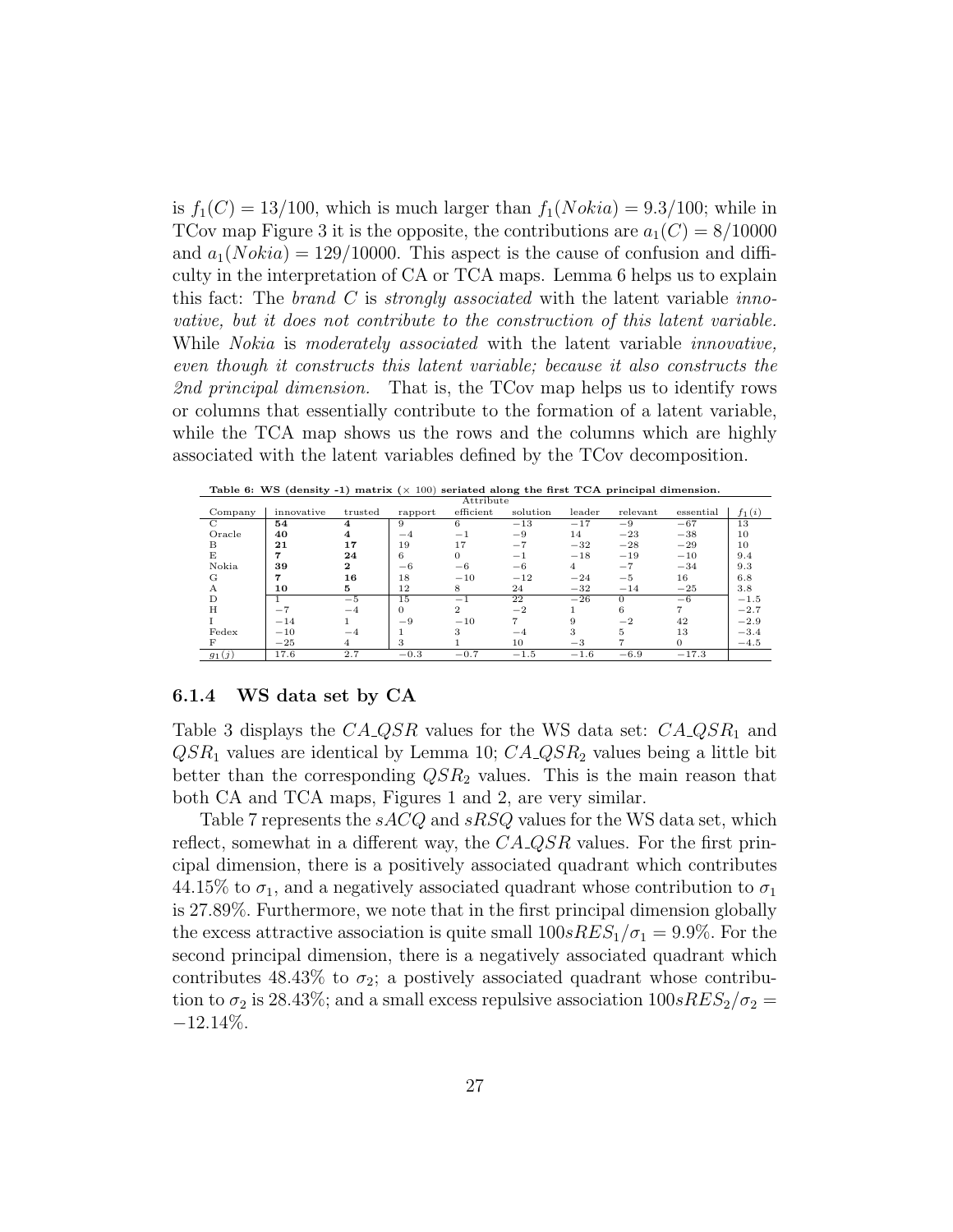| $\alpha$       | $100sACQ_{\alpha}(+)$ | $100sACQ_{\alpha}(-)$ | $100sRES_{\alpha}$                 | $100\sigma_{\alpha}$             |
|----------------|-----------------------|-----------------------|------------------------------------|----------------------------------|
| $\mathbf{1}$   | (4.02, 0.98)          | $(-1.56, -2.54)$      | 0.90                               | 9.10                             |
| 2              | (0.76, 1.39)          | $(-2.38, -0.37)$      | $-0.59$                            | 4.90                             |
| 3              | (1.13, 0.29)          | $(-0.29, -1.02)$      | 0.11                               | 2.72                             |
| $\overline{4}$ | (0.48, 0.42)          | $(-0.52, -0.73)$      | $-0.35$                            | 2.15                             |
|                |                       |                       |                                    |                                  |
| $\alpha$       | $100sRCQ_{\alpha}(+)$ | $100sRCQ_{\alpha}(-)$ | $100sRES_{\alpha}/\sigma_{\alpha}$ | $100\sigma_\alpha/\sigma_\alpha$ |
| 1              | (44.15, 10.80)        | $(-17.16,-27.89)$     | 9.90                               | 100                              |
| $\overline{2}$ | (15.50, 28.43)        | $(-48.43, -7.46)$     | $-12.14$                           | 100                              |
| 3              | (41.48, 10.50)        | $(-10.69, -37.34)$    | 3.95                               | 100                              |

Table 7: sACQ and sRCQ of WS data for the first 4 dimensions of CA.

Here, we also want to remind the reader that CA and TCA of two other data sets of marketing research, discussed in Bock (2011a) and Bendixen (1996), produced similar results to the analysis of WS data set by both methods.

### 6.2 Faust data set

Faust (2005) analyzed by CA a two-mode affiliation network, (0-1) matrix  $\mathbf{Z} = (z_{ij})$  of size  $22 \times 15$ ; where the 22 rows represent 22 countries and the 15 columns the regional trade and treaty organizations in the American continent. The country *i* is a member of the organization *j* if  $z_{ij} = 1$ ; and  $z_{ij} = 0$ means the country  $i$  is not a member of the organization  $j$ . Choulakian and Abou-Samra (2020) compared the CA and TCA maps, where they found that the TCA map is much more interpretable than the corresponding CA map because of the existence of some influential columns and rows (outliers?) that dominated the second CA principal dimension. Table 8 displays the QSR measures for both methods.  $QSR_1 = 63.67\%$  is of comparable value to  $CA\_QSR<sub>1</sub> = 61.25\%$ . However the corresponding values for the second dimension are completely different:  $QSR_2 = 57.96\%$  and  $CA\_QSR_2 = 33.41\%$ , a significant difference of 24.55%. This is also reflected in the  $sRCQ_2$  values reported in Table 9, where a positively associated quadrant contributes 78.56% to  $\sigma_2 = 0.5331$ ; while in TCA this value is constant and equals 25%. Furthermore,  $100sRES_2/\sigma_2 = 63.41\%$  represents a significant excess of attractive association.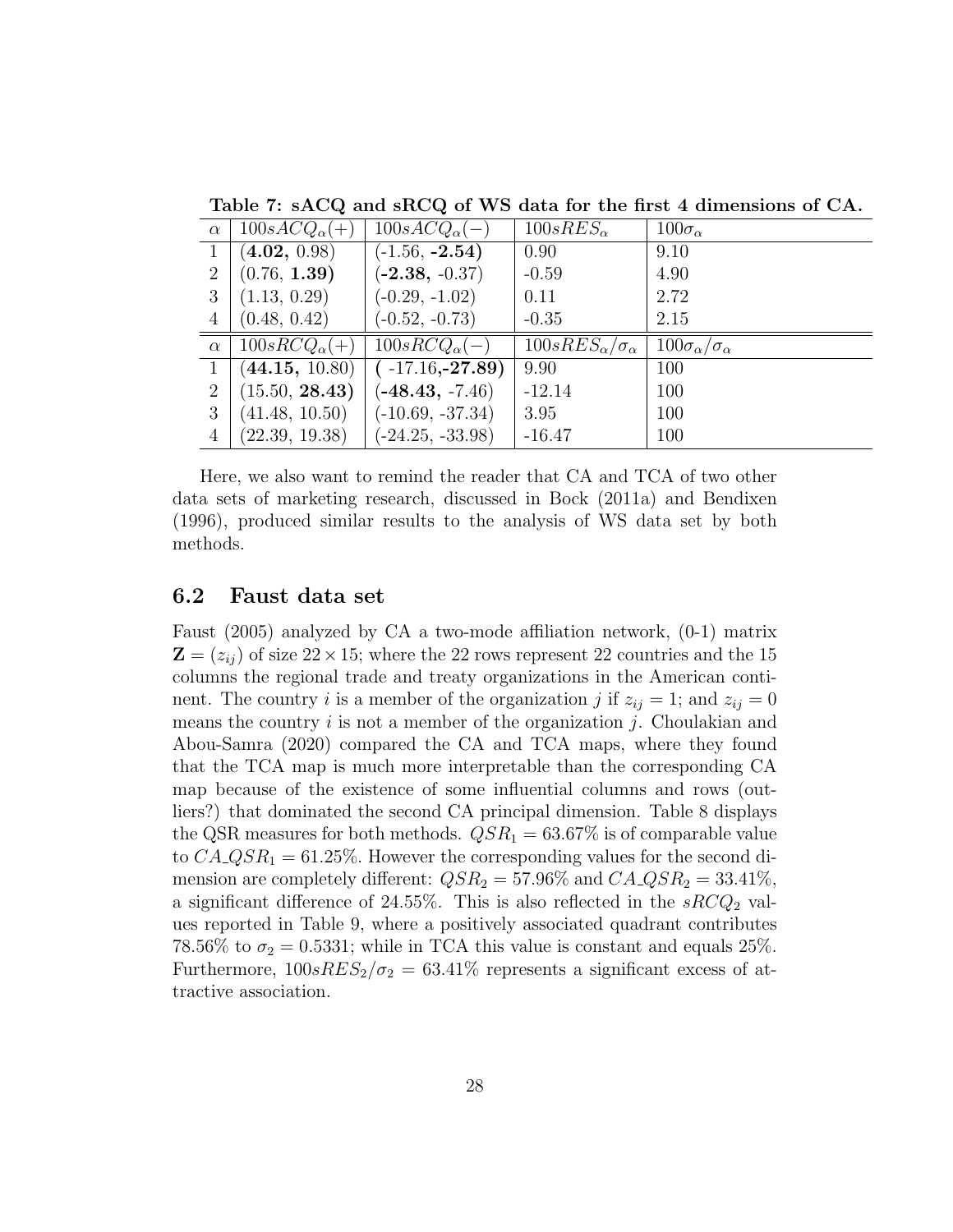| $\alpha$       | $QSR_{\alpha}(+)$         | $QSR_{\alpha}(-)$                     | $QSR_{\alpha}$                   | $\delta_{\alpha}$ |
|----------------|---------------------------|---------------------------------------|----------------------------------|-------------------|
| $\mathbf{1}$   | (56.52, 53.79)            | $(-67.43, -85.43)$                    | 63.67                            | 0.4266            |
| 2              | (43.78, 70.80)            | $(-68.79, -57.12)$                    | 57.96                            | 0.2751            |
| 3              | (65.51, 44.38)            | $(-78.00, -82.57)$                    | 63.77                            | 0.2659            |
| $\overline{4}$ | (61.45, 55.04)            | $(-67.63, -44.33)$                    | 55.72                            | 0.1782            |
|                |                           |                                       |                                  |                   |
| $\alpha$       | $C A \_Q S R_{\alpha}(+)$ | $C A \triangle Q S R_{\alpha}(-) C A$ | $C A \triangleleft S R_{\alpha}$ | $\varpi_{\alpha}$ |
| $\mathbf{1}$   | (69.71, 44.86)            | $(-59.20,-84.94)$                     | 61.25                            | 0.4104            |
| $\overline{2}$ | (17.51, 63.72)            | $(-49.87, -37.22)$                    | 33.41                            | 0.1570            |
| 3              | (60.29, 43.54)            | $(-81.95, -45.06)$                    | 54.09                            | 0.2195            |

Table 8: QSR values (in %) of Faust data for the first 4 dimensions.

Table 9: sACQ and sRCQ of Faust data for the first 4 dimensions of CA.

| $\alpha$     | $100sACQ_{\alpha}(+)$ | $100sACQ_{\alpha}(-)$ | $100sRES_{\alpha}$                 | $100\sigma_{\alpha}$             |
|--------------|-----------------------|-----------------------|------------------------------------|----------------------------------|
| $\mathbf{1}$ | (22.56, 10.21)        | $(-11.13, -15.90)$    | 5.74                               | 59.80                            |
| 2            | (1.68, 41.89)         | $(-5.75, -4.00)$      | 33.81                              | 53.31                            |
| 3            | (4.55, 25.96)         | $(-8.26, -6.22)$      | 16.02                              | 44.99                            |
| 4            | (8.32, 11.90)         | $(-11.00, -8.17)$     | 1.06                               | 39.40                            |
|              |                       |                       |                                    |                                  |
| $\alpha$     | $100sRCQ_{\alpha}(+)$ | $100sRCQ_{\alpha}(-)$ | $100sRES_{\alpha}/\sigma_{\alpha}$ | $100\sigma_\alpha/\sigma_\alpha$ |
| $\mathbf{1}$ | (37.72, 17.08)        | $(-18.62,-26.58)$     | 9.60                               | 100                              |
| 2            | (3.14, 78.56)         | $(-10.79, -7.50)$     | 63.41                              | 100                              |
| 3            | (10.11, 57.70)        | $(-18.36, -13.83)$    | 35.62                              | 100                              |

## 6.3 Rodent species abundance data

Table 10 displays the seriated Rodent species abundance data of size  $28 \times 9$ , where 9 species of rodents have been counted at each of 28 sites in California. The data set is from Quinn and Keough (2002), but is available in the R package TaxicabCA. Choulakian (2017) presented a detailed analysis of this data set by CA and TCA. Given that,  $\sigma_1^2 \geq 0.7465$ , a value greater than 0.7 marked by Benzécri, we clearly observe the quasi-two blocks diagonal structure in Table 10.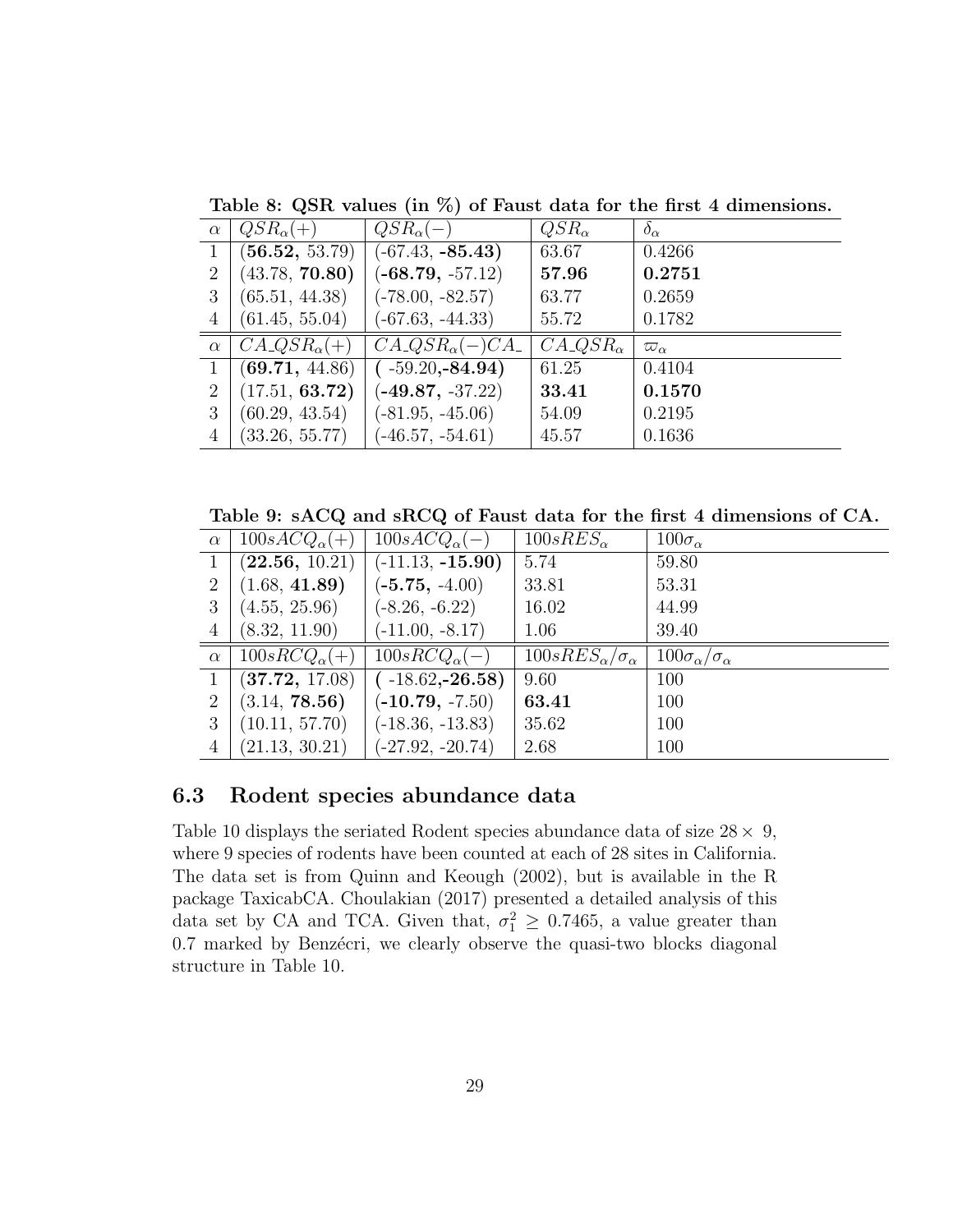| rable To: CA seriated rouein species abundance data. |              |                     |                  |                         |                 |                    |         |               |         |                        |
|------------------------------------------------------|--------------|---------------------|------------------|-------------------------|-----------------|--------------------|---------|---------------|---------|------------------------|
| <b>Sites</b>                                         | rod1         | rod2                | rod6             | rod 8                   | rod3            | rod 5              | rod 9   | $rod\angle$   | rod 7   | $f_1(\overline{site})$ |
| 24                                                   | 1            |                     |                  |                         |                 |                    |         |               |         | $\overline{3.49}$      |
| $17\,$                                               | 3            |                     |                  |                         |                 |                    |         |               |         | 3.49                   |
| $2\sqrt{1}$                                          | $\mathbf 2$  | 1                   |                  |                         |                 |                    |         |               |         | 3.35                   |
| $10$                                                 | $\mathbf{1}$ | $\mathbf 2$         |                  |                         |                 |                    |         |               |         | 3.21                   |
| $\boldsymbol{g}$                                     | 3            | 8                   |                  |                         |                 |                    |         |               |         | 3.18                   |
| $^{14}_{\gamma}$                                     | $\mathbf{1}$ | 3                   |                  |                         |                 |                    |         |               |         | 3.17                   |
|                                                      |              | 11                  |                  |                         |                 |                    |         |               |         | 3.07                   |
| $1\,1$                                               |              | 9                   |                  |                         |                 |                    |         |               |         | 3.07                   |
| $15\,$                                               |              | 11                  |                  |                         |                 |                    |         |               |         | 3.07                   |
| $\it 25$                                             |              | 5                   |                  |                         |                 |                    |         |               |         | 3.07                   |
| $2\sqrt{2}$                                          |              | 3                   |                  |                         |                 |                    |         |               |         | 3.07                   |
| 8                                                    |              | 16                  |                  |                         |                 |                    |         |               |         | 3.07                   |
| $16\,$                                               |              | $\overline{\bf{4}}$ |                  |                         |                 |                    |         |               |         | 3.07                   |
| $\mathbf{1}$                                         |              | 13                  | $\boldsymbol{2}$ |                         | 3               | $\mathbf{1}$       |         |               |         | 1.85                   |
| $\it 20$                                             | 3            |                     |                  |                         | $\overline{27}$ |                    |         | $\frac{1}{1}$ |         | $-0.4$                 |
| $1\,2$                                               |              | 3                   | 16               | $\overline{\mathbf{7}}$ | $\mathbf{1}$    | 5                  |         |               |         | $-0.5$                 |
| $\boldsymbol{s}$                                     |              | $\overline{4}$      | 9                |                         | 36              | $\bf{2}$           |         |               |         | $-0.13$                |
| $1\sqrt{3}$                                          |              | $\overline{4}$      | 12               |                         | 39              | $\overline{\bf 4}$ |         |               |         | $-0.17$                |
| $\frac{1}{4}$                                        |              | $\overline{4}$      | 30               | 18                      | 53              | 5                  | 3       | $\mathbf 1$   |         | $-0.28$                |
| $18\,$                                               |              | $\,2$               | 14               | $\overline{\bf 4}$      | 78              | 10                 |         |               |         | $-0.34$                |
| $\mathcal{L}$                                        |              | $\sqrt{2}$          | 16               |                         | 63              | ${\bf 11}$         |         | 21            |         | $-0.37$                |
| $2\sqrt{3}$                                          |              |                     | 8                | $\mathbf{2}$            |                 | $\mathbf{2}$       |         |               |         | $-0.38$                |
| $\it 26$                                             |              |                     | 11               | $\bf 2$                 | 22              |                    |         |               |         | $-0.39$                |
| $27\,$                                               |              |                     | 9                | $\mathbf{1}$            | 29              | 10                 |         |               |         | $-0.40$                |
| $19\,$                                               |              |                     |                  |                         | $\mathbf{1}$    |                    |         |               |         | $-0.41$                |
| $\it 28$                                             |              |                     | 1                |                         | 10              |                    |         | $\mathbf{1}$  |         | $-0.42$                |
| $\boldsymbol{6}$                                     |              | 1                   | 8                | $\mathbf{2}$            | 48              | 12                 | 2       | 35            | 12      | $-0.44$                |
| $\it 2$                                              |              | $\mathbf{1}$        | 16               | $\bf{2}$                | 57              | 9                  | 3       | 65            | 8       | $-0.45$                |
| $g_1(rod)$                                           | 3.02         | 2.65                | $-0.32$          | $-0.32$                 | $-0.36$         | $-0.37$            | $-0.44$ | $-0.48$       | $-0.52$ |                        |

 $Table 10: CA$  seriated rodent species abundance

Furthermore,

a)  $CA\_QSR_1(\mathbf{v}_{1+}, \mathbf{u}_{1+}) = 0.965, CA\_QSR_1(\mathbf{v}_{1-}, \mathbf{u}_{1-}) = 0.190,$  $C A \_Q S R_1(\mathbf{v}_{1-}, \mathbf{u}_{1+}) = -0.943, C A \_Q S R_1(\mathbf{v}_{1+}, \mathbf{u}_{1-}) = -1.$ 

This shows that the quality of signs in the 4th quadrant of the  $Cov(\mathbf{P})$ not shown), is very poor, 0.190 ; and the result in Corollary 11a is approximately satisfied, -1 and -0.943.

b)  $sACQ_1(\mathbf{v}_{\alpha+}, \mathbf{u}_{\alpha+}) = 0.674$ ,  $sACQ_1(\mathbf{v}_{1-}, \mathbf{u}_{1-}) = 0.014$ ,  $sACQ_1(\mathbf{v}_{1-}, \mathbf{u}_{1+}) = -0.084$ ,  $sACQ_1(\mathbf{v}_{1+}, \mathbf{u}_{1-}) = -0.092$ . This shows that the result in Corollary 11b is approximately satisfied. c)  $sRCQ_1(\mathbf{v}_{\alpha+}, \mathbf{u}_{\alpha+}) = 0.7798$ ,  $sRCQ_1(\mathbf{v}_{1-}, \mathbf{u}_{1-}) = 0.0158$ ,  $sRCQ_1(\mathbf{v}_{1-}, \mathbf{u}_{1+}) = -0.0974, \ sRCQ_1(\mathbf{v}_{1+}, \mathbf{u}_{1-}) = -0.1070.$ 

This shows that 78% of the contribution to  $\sigma_1 = 0.864$  comes from the 2nd quadrant of Table 10; a very small proportion 1.58% comes from the 4th quadrant of Table 10; and about 20% comes from the quasi-sparse blocks.

# 7 Conclusion

A crucial first step in data analysis of multivariate tables is the preprocessing step: centering and/or scaling of the data. In the case of CA of contingency tables, the row and column marginals are intricate part of the centering and scaling of the method via the chi-square residuals defined for the row and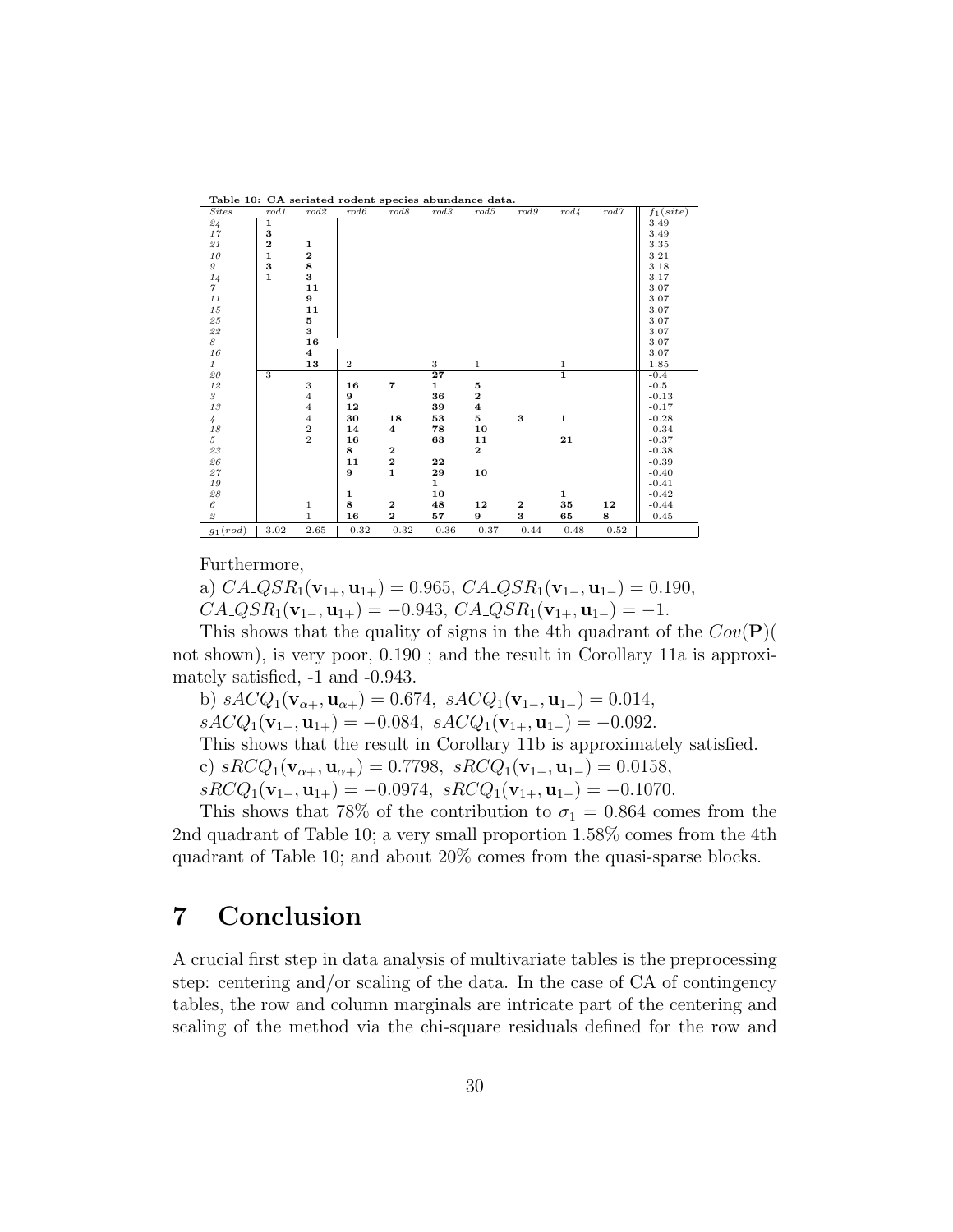column profiles. In a pioneering work, Goodman (1991) and his discussants compared the effects of marginal weighted scores and uniform weighted scores in association and correlation models in the analysis of contingency tables. A parallel to this problem is: Should we decompose the covariance matrix (do Tucker interbattery analysis) or the correlation matrix (do Hotelling canonical correlation analysis)?

This essay attempted to clarify mainly the following issues:

First, we showed that the aims of CA and TCA are different, but interrelated. The aim of CA is to explain the heterogeneity of the row and column profiles (row and column conditional distributions), from which as a byproduct we get a view of the dependence structure of the cross-covariance matrix. While, the aim of TCA is to explain the dependence structure of the cross-covariance matrix, then as a by product obtain a view of the heterogeneity of the row and column profiles. Empirical data have shown that the cross-covariance matrix  $(p_{ij} - p_{i*}p_{*j})$  is much more robust than the chi-square residual matrix  $(\frac{p_{ij}-p_{i*}p_{*j}}{\sqrt{p_{i*}p_{*j}}})$ , a fact first observed by Tenenhaus and Augendre (1996).

Second, two maps are needed to fully picture the dependence/heterogeneity structure in a contingency table; and Lemma 6 explains in a simple way the relationship between the two maps.

Third, for a principal dimension we introduced the new concept of the intrinsic quality and distinguished it from the often used extrinsic quality; and related the intrinsic quality to the quality of signs of the residuals in the four quadrants. Furthermore, we provided quantifications of the intrinsic quality by introducing  $QSR$  and  $sACQ$  indices.

Fourth, we emphasized the importance of looking at the residual covariance values at each iteration, a general procedure exemplified by Tukey (1977) in exploratory data analysis.

#### Acknowledgements

Choulakian's research has been supported by NSERC of Canada. Choulakian thanks Eric Beh for discussing this topic and furnishing few references; and Ahcène Brahmi for help in editing.

#### References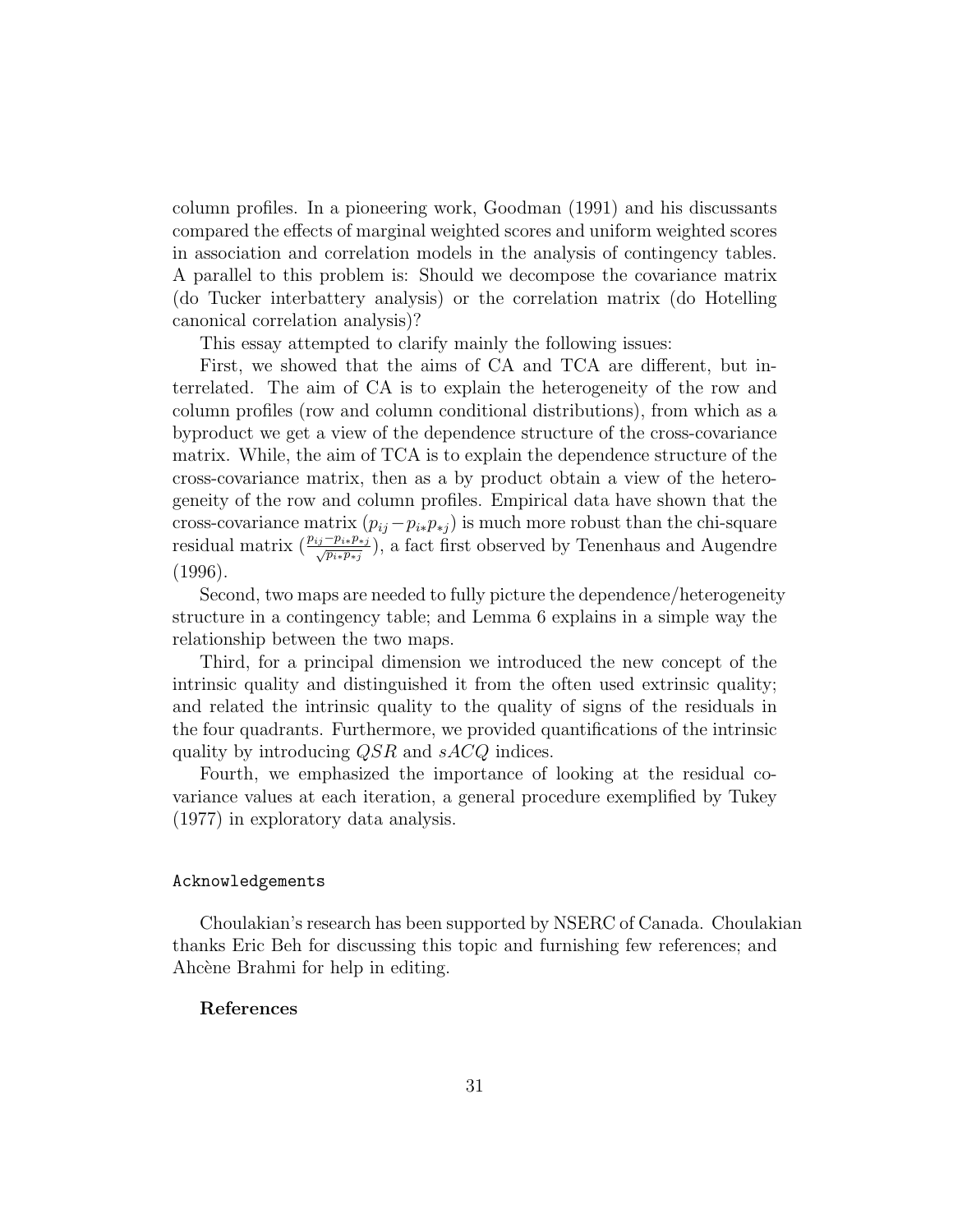Allard, J., Champigny, S., Choulakian, V. and Mahdi, S. (2020). TCA and TLRA: A comparison on contingency tables and compositional data. https: //arxiv.org/abs/2009.05482

Aristotle (1960). The Pocket Aristotle. Edited by Kaplan J.D, N.Y: The Pocket Books.

Bastin, Ch., Benzécri, J.P., Bourgarit, Ch. Cazes, P. (1980). Pratique de l'Analyse Des Données: Vol. 2, Abrégé Théorique, Études de Cas Modèle. Dunod, Paris.

Beh, E. and Lombardo, R. (2014). Correspondence Analysis: Theory, Practice and New Strategies. N.Y: Wiley.

Bendixen, M. (1996). A practicalguide to the use of correspondence analysis in marketing research.<http://marketing-bulletin.massey.ac.nz>

Benzécri, J.P. (1973). L'Analyse des Données: Vol. 1: La Taxinomie; Vol. 2: L'Analyse des Correspondances. Paris: Dunod.

Benzécri, J.P. (1982). Qualité et quantité: La grandeur et l'espace selon Bergson et en analyse des données. Les Cahiers de l'Analyse des Données, 7(4), 395-412.

Benzécri, J.P. (1988). Qualité et quantité dans la tradition des philosophes et en analyse des données. Les Cahiers de l'Analyse des Données,  $13(1)$ , 131-152.

Bock, T. (2011a). Improving the display of correspondence analysis using moon plots. International Journal of Market Research, 53, 307–326.

Bock, T. (2011b). We really do need correspondence analysis. *Interna*tional Journal of Market Research, 53, 587–591.

Bock, T. (2017). How to interpret correspondence analysis plots (It probably isn't the way you think). Available at

https://www.r-bloggers.com/2017/05/how-to-interpret-correspondence-analysisplots-it-probably-isnt-the-way-you-think/

Choulakian, V. (2006). Taxicab correspondence analysis. Psychometrika, 71, 333-345.

Choulakian, V. and de Tibeiro, J. (2013). Graph partitioning by correspondence analysis and taxicab correspondence analysis. *Journal of Classi*fication, 30, 397-427.

Choulakian, V. (2014). Taxicab correspondence analysis of ratings and rankings. Journal de la Société Française de Statistique,  $155(4)$ , 1-23.

Choulakian, V., Simonetti, B. and Gia, T.P. (2014). Some further aspects of taxicab correspondence analysis. Statistical Methods and Applications, 23, 401-416.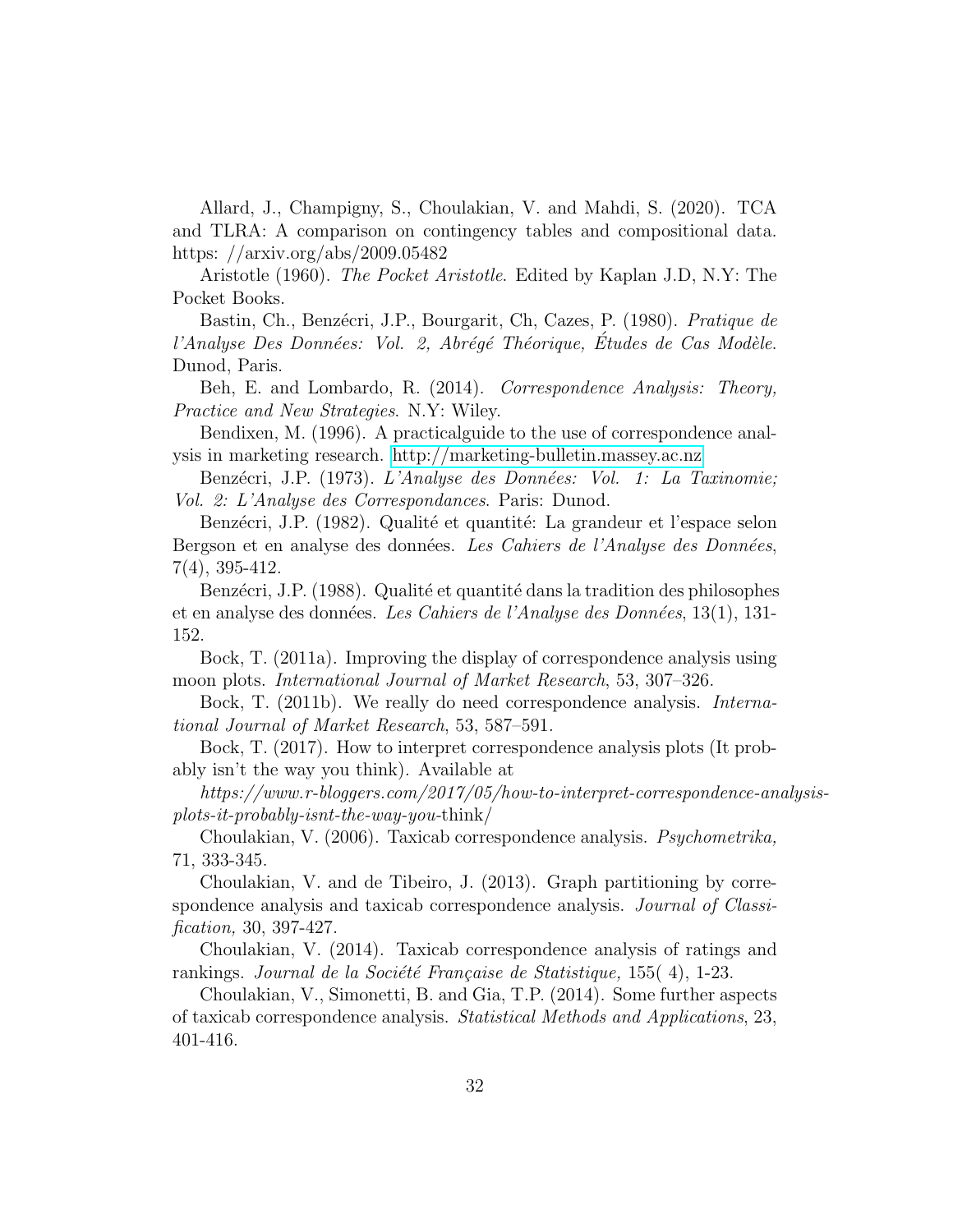Choulakian, V. (2016a). Matrix factorizations based on induced norms. Statistics, Optimization and Information Computing, 4, 1-14.

Choulakian, V. (2016b). Globally homogenous mixture components and local heterogeneity of rank data. https://arxiv.org/pdf/1608.05058.pdf

Choulakian, V. (2017). Taxicab correspondence analysis of sparse contingency tables. Italian Journal of Applied Statistics, 29 (2-3), 153-179.

Choulakian, V. and Abou-Samra, G. (2020). Mean absolute deviations about the mean, the cut norm and taxicab correspondence analysis. Open Journal of Statistics, 10(1), 97-112.

Collins, M. (2002). Analyzing brand image data. Marketing Research, 14, 32–36.

Collins, M. (2011). Do we really need correspondence analysis? International Journal of Market Research, 53, 583–586.

De Leeuw, J. (2005). Book review 5: Correspondence Analysis and Data Coding with Java and R. Journal of Statistical Software, 14, 1-2.

Faust, K. (2005). Using correspondence analysis for joint displays of affiliation networks. In: Carrington, P.J., Scott, J., Wasserman, S. (Eds.), Models and Methods in Social Network Analysis. Cambridge University Press, Cambridge, 117–147.

Friendly, M. and Kwan, K. (2011). Comment (Graph people versus Table people). Journal of Computational and Graphical Statistics, 20 (1), 18–27.

Goodman, L.A. (1991). Measures, models, and graphical displays in the analysis of cross-classified data. Journal of the American Statistical Association, 86 (4), 1085-1111.

Goodman, L.A. (1996). A single general method for the analysis of crossclassified data: Reconciliation and synthesis of some methods of Pearson, Yule, and Fisher, and also some methods of correspondence analysis and association analysis. Journal of the American Statistical Association, 91, 408- 428.

Greenacre, M. (2013). Contribution biplots. Journal of Computational and Graphical Statistics, 22(1), 107–122.

Greenacre, M. and Lewi, P. (2009). Distributional equivalence and subcompositional coherence in the analysis of compositional data, contingency tables and ratio-scale measurements. Journal of Classification, 26, 29-54.

Hotelling, H. (1933). Analysis of a complex of statistical variables into principal components. Journal of Educational Psychology, 24, 417–441, and 498–520.